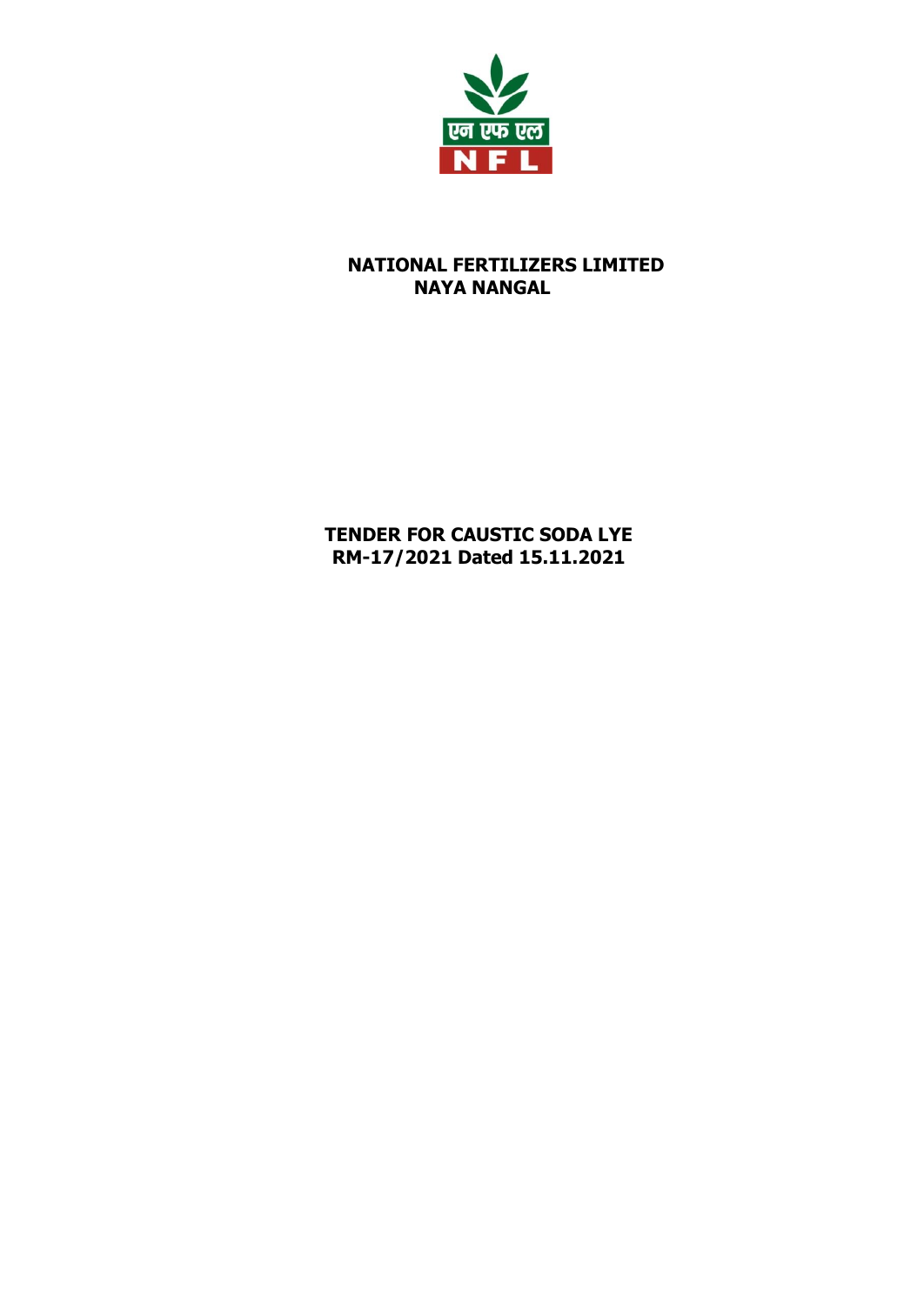#### **NATIONAL FERTILIZERS LIMITED** MATERIALS DEPARTMENT, NFL Nangal Unit

#### **Tender Ref. No.: RM/2021/17 Date: 15.11.2021**

#### **Mode of Tendering**

National Fertilizers Limited (NFL), A Govt. of India Undertaking referred to herein as the Owner intends to line up the contract for supply of **CAUSTIC SODA LYE (on 100% basis)** for its plant located at Naya Nangal (Punjab). Vendors are invited to submit the Techno-commercial proposal and price proposal for the said scope of work through etendering Portal www.tenderwizard.com/NFL. The tender submission, bid closing and tender opening will be done electronically.

## **Special Terms & Conditions**

Vendors are invited to submit their online Tender in **"TWO PART BID''** system i.e. **Technocommercial Bid Proposal and Price Bid Proposal** for the said Scope of Work through e-Tendering. Methodology for submission of proposal has been detailed here under in this document.

- 1. The procurement shall be made through e-tendering process. The offers in this process are required to be submitted electronically in place of offers in 'hard copy under sealed envelope' as being done conventionally.
- 2. In case vendor fails to submit the Requisite EMD, prior to bid opening (as per tender schedule), the offer is liable to be rejected and may not be opened.
- 3. The bidders are required to submit soft copies of their bids electronically on the CPP Portal, using valid Digital Signature Certificates. The instructions given below are meant to assist the bidders in registering on the CPP Portal, prepare their bids in accordance with the requirements and submitting their bids online on the CPP Portal.
- 4. More information useful for submitting online bids on the CPP Portal may be obtained at: https://etenders.gov.in/eprocure/app.
- 5. **REGISTRATION**
- 6. 1) Bidders are required to enroll on the e-Procurement module of the Central Public Procurement Portal (URL: https://etenders.gov.in/eprocure/app ) by clicking on the link "**Online bidder Enrollment**" on the CPP Portal which is free of charge.
- 7. As part of the enrolment process, the bidders will be required to choose a unique username and assign a password for their accounts.
- 8. Bidders are advised to register their valid email address and mobile numbers as part of the registration process. These would be used for any communication from the CPP Portal.
- 9. Upon enrolment, the bidders will be required to register their valid Digital Signature Certificate (Class III Certificates with signing key usage) issued by any Certifying Authority recognized by CCA India (e.g. Sify / nCode / eMudhra etc.), with their profile.
- 10. Only one valid DSC should be registered by a bidder. Please note that the bidders are responsible to ensure that they do not lend their DSC's to others which may lead to misuse.
- 11. Bidder then logs in to the site through the secured log-in by entering their user ID / password and the password of the DSC / e-Token.

#### **SEARCHING FOR TENDER DOCUMENTS**

12. There are various search options built in the CPP Portal, to facilitate bidders to search active tenders by several parameters. These parameters could include Tender ID, Organization Name, Location, Date, Value, etc. There is also an option of advanced search for tenders, wherein the bidders may combine a number of search parameters such as Organization Name, Form of Contract, Location, Date, Other keywords etc. to search for a tender published on the CPP Portal.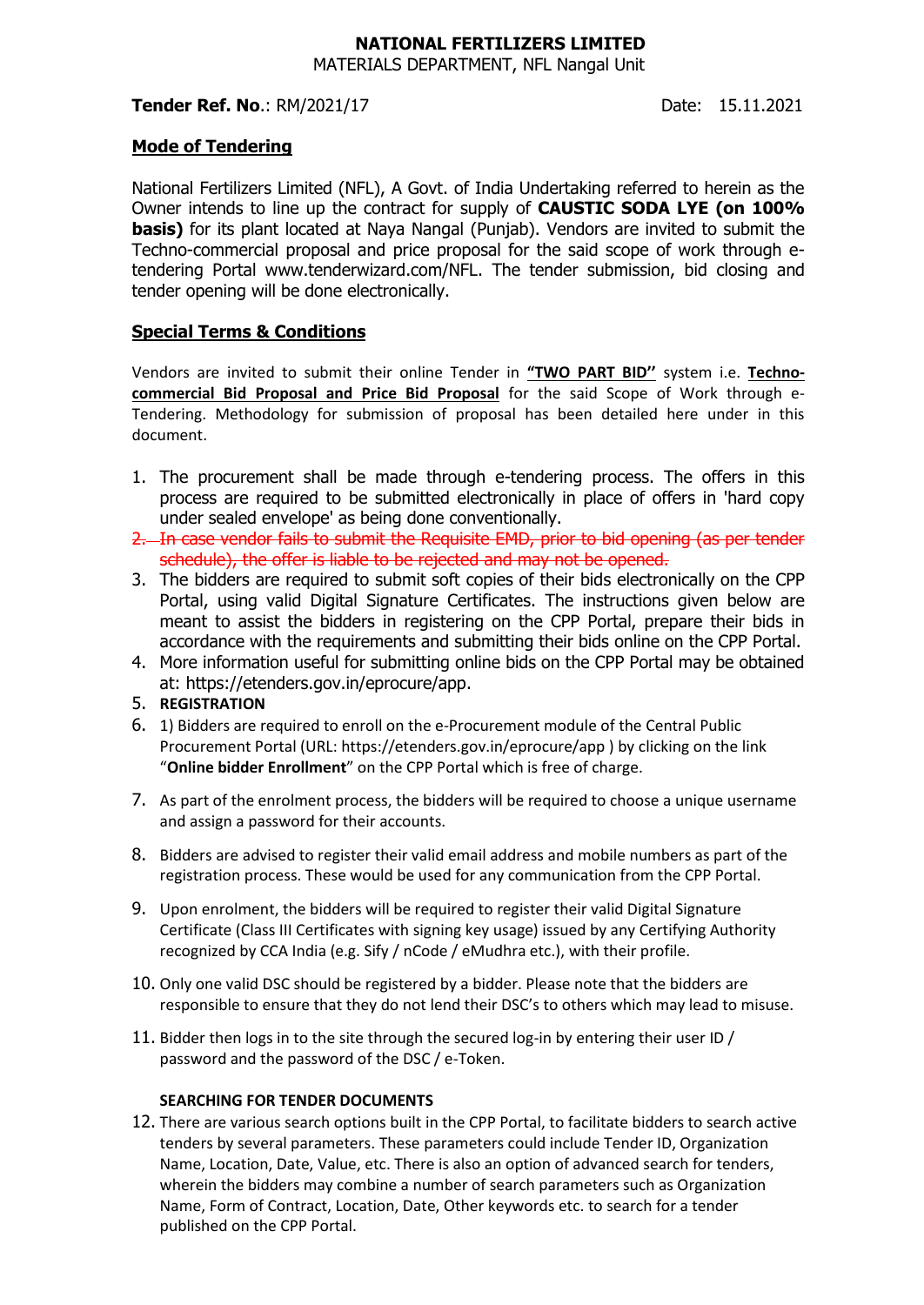- 13. Once the bidders have selected the tenders they are interested in, they may download the required documents / tender schedules. These tenders can be moved to the respective 'My Tenders' folder. This would enable the CPP Portal to intimate the bidders through SMS / email in case there is any corrigendum issued to the tender document.
- 14. The bidder should make a note of the unique Tender ID assigned to each tender, in case they want to obtain any clarification / help from the Helpdesk.

#### **PREPARATION OF BIDS**

- 15. Bidder should take into account any corrigendum published on the tender document before submitting their bids.
- 16. Please go through the tender advertisement and the tender document carefully to understand the documents required to be submitted as part of the bid. Please note the number of covers in which the bid documents have to be submitted, the number of documents - including the names and content of each of the document that need to be submitted. Any deviations from these may lead to rejection of the bid.
- 17. Bidder, in advance, should get ready the bid documents to be submitted as indicated in the tender document / schedule and generally, they can be in PDF / XLS / RAR / DWF/JPG formats. Bid documents may be scanned with 100 dpi with black and white option which helps in reducing size of the scanned document.
- 18. To avoid the time and effort required in uploading the same set of standard documents which are required to be submitted as a part of every bid, a provision of uploading such standard documents (e.g. PAN card copy, annual reports, auditor certificates etc.) has been provided to the bidders. Bidders can use "My Space" or ''Other Important Documents'' area available to them to upload such documents. These documents may be directly submitted from the "My Space" area while submitting a bid, and need not be uploaded again and again. This will lead to a reduction in the time required for bid submission process.

**Note:** *My Documents space is only a repository given to the Bidders to ease the uploading process. If Bidder has uploaded his Documents in My Documents space, this does not automatically ensure these Documents being part of Technical Bid.*

#### **SUBMISSION OF BIDS**

- 19. Bidder should log into the site well in advance for bid submission so that they can upload the bid in time i.e. on or before the bid submission time. Bidder will be responsible for any delay due to other issues.
- 20. The bidder has to digitally sign and upload the required bid documents one by one as indicated in the tender document.
- 21. Bidder has to select the payment option as "offline" to pay the tender fee / EMD as applicable and enter details of the instrument.
- 22. Bidder should prepare the EMD as per the instructions specified in the tender document. The original should be posted/couriered/given in person to the concerned official, latest by the last date of bid submission or as specified in the tender documents. The details of the DD/any other accepted instrument, physically sent, should tally with the details available in the scanned copy and the data entered during bid submission time. Otherwise the uploaded bid will be rejected.
- 23. Bidders are requested to note that they should necessarily submit their financial bids in the format provided and no other format is acceptable. If the price bid has been given as a standard BoQ format with the tender document, then the same is to be downloaded and to be filled by all the bidders. Bidders are required to download the BoQ file, open it and complete the white coloured (unprotected) cells with their respective financial quotes and other details (such as name of the bidder). No other cells should be changed. Once the details have been completed, the bidder should save it and submit it online, without changing the filename. If the BoQ file is found to be modified by the bidder, the bid will be rejected.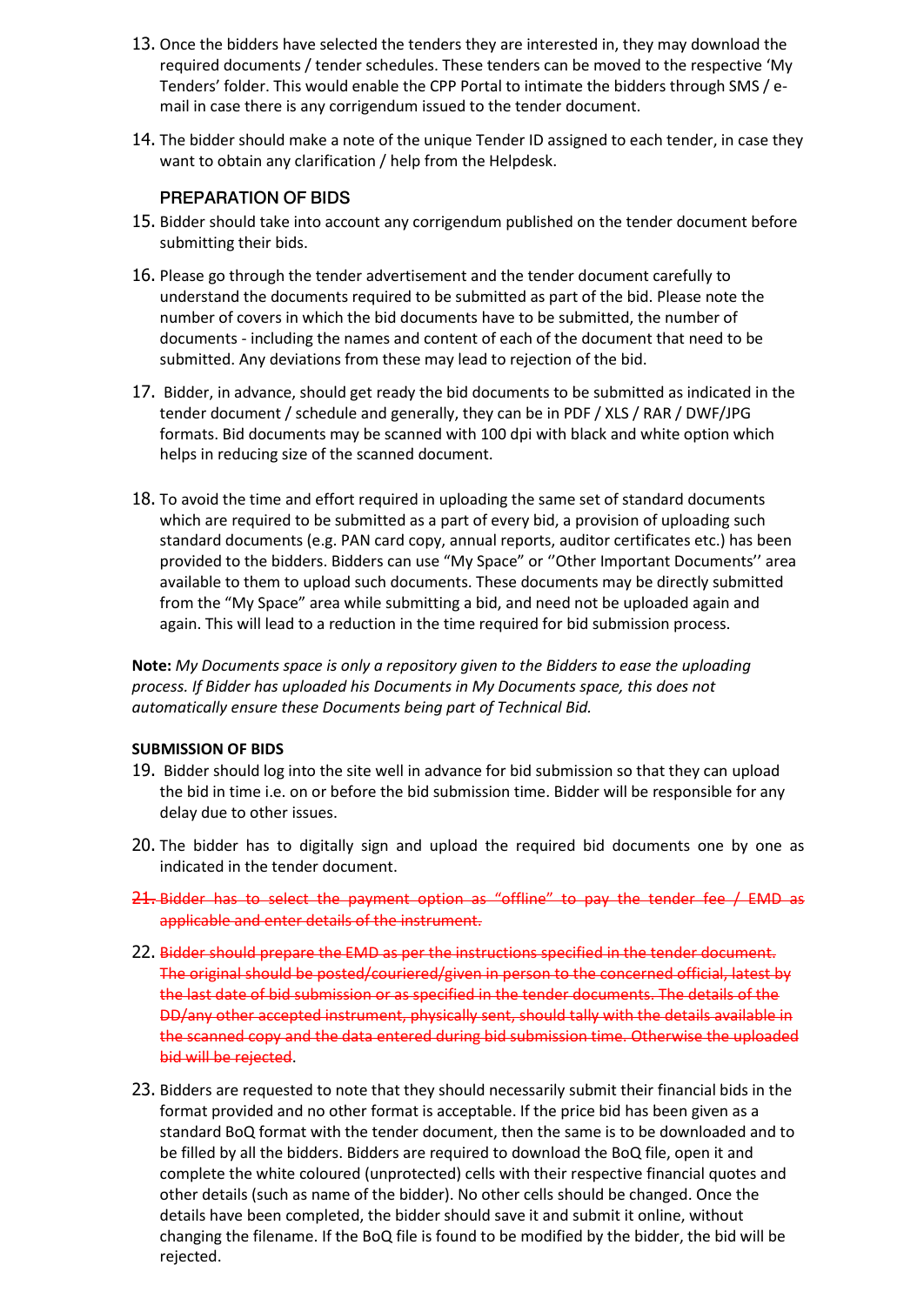- 24. The server time (which is displayed on the bidders' dashboard) will be considered as the standard time for referencing the deadlines for submission of the bids by the bidders, opening of bids etc. The bidders should follow this time during bid submission.
- 25. All the documents being submitted by the bidders would be encrypted using PKI encryption techniques to ensure the secrecy of the data. The data entered cannot be viewed by unauthorized persons until the time of bid opening. The confidentiality of the bids is maintained using the secured Socket Layer 128 bit encryption technology. Data storage encryption of sensitive fields is done. Any bid document that is uploaded to the server is subjected to symmetric encryption using a system generated symmetric key. Further this key is subjected to asymmetric encryption using buyers/bid opener's public keys. Overall, the uploaded tender documents become readable only after the tender opening by the authorized bid openers.
- 26. The uploaded tender documents become readable only after the tender opening by the authorized bid openers.
- 27. Upon the successful and timely submission of bids (i.e. after Clicking "Freeze Bid Submission" in the portal), the portal will give a successful bid submission message & a bid summary will be displayed with the bid no. and the date & time of submission of the bid with all other relevant details.
- 28. The bid summary has to be printed and kept as an acknowledgement of the submission of the bid. This acknowledgement may be used as an entry pass for any bid opening meetings.

#### **ASSISTANCE TO BIDDERS**

- 29. Any queries relating to the tender document and the terms and conditions contained therein should be addressed to the Tender Inviting Authority for a tender or the relevant contact person indicated in the tender.
- 30. Any queries relating to the process of online bid submission or queries relating to CPP Portal in general may be directed to the 24x7 CPP Portal Helpdesk.

#### 31.**Site Compatibility**

| Browser used                                    | <b>Firefox</b> |
|-------------------------------------------------|----------------|
| <b>Full version</b>                             | 35             |
| Your OS                                         | <b>Windows</b> |
| Cookies Enabled                                 | <b>Yes</b>     |
| <b>Your Screen Resolution</b>                   | 1366 x 768     |
| Java Enabled                                    | <b>Yes</b>     |
| Java Version                                    | $1.8.0\_111$   |
| <b>JWS</b>                                      | true           |
| Java Deployment Toolkit 8.0.1110.14 11.111.2.14 |                |
| Java(TM) Platform SE 8 U111                     | 11.111.2.14    |

#### **Note: The portal is compatible for the following browser version**

| HE                 | 10 and above |
|--------------------|--------------|
| Firefox            | 42 to 49     |
| <b>Firefox ESR</b> | 52           |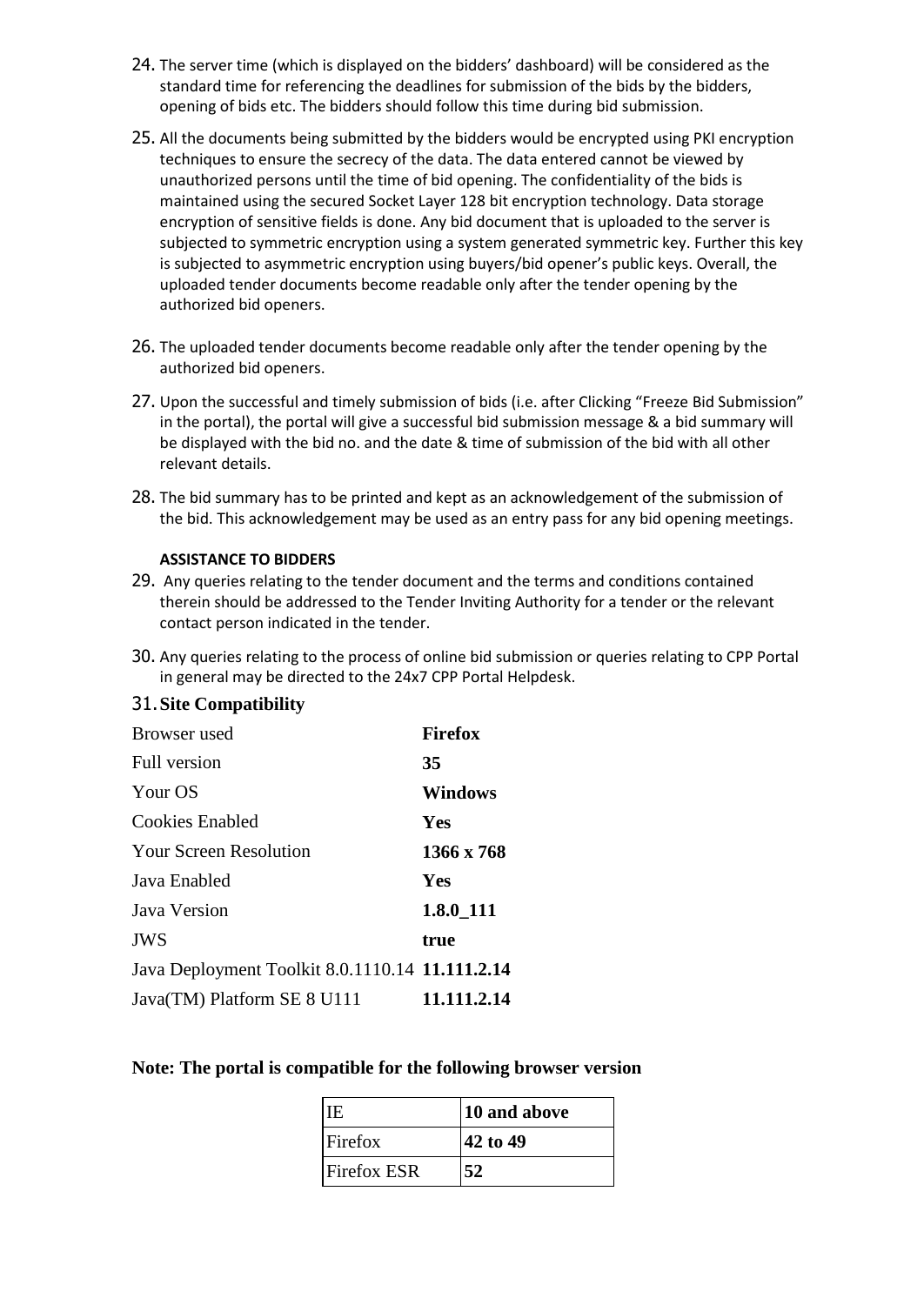Mr. UPENDER DUGGAL, Am (Mtls.), National Fertilizers Limited; Naya Nangal-140126 Phone: 01887-220568; Fax:01887-220541 Mob : 9463126039; Email: upenderduggal@nfl.co.in

- 32. The tenders will be opened electronically by us from our Nangal office. Bids cannot be submitted after the bid submission due date and time as per the schedule. Price bid of all the vendors who are techno-commercially acceptable shall be opened electronically.
- 33. No oral, telephonic, telegraphic tenders or tenders submitted in hard copies/physical form will be entertained.
- 34. All tenders should be submitted online digitally signed and sealed by using digital certificate.
- 35. Tenderers are requested to scrutinize the terms and condition of this tender thoroughly along with the General Terms and condition etc. as given in tender documents.
- 36. No amendment to the tender would be admissible under any circumstances, whatsoever after the closing date and time of receipt of tenders.
- 37. NFL reserves the right to reject or accept any tender without giving any reason.
- 38. **SYSTEM FAILURES AND REMEDIAL MEASURES THEREOF/COURSE OF ACTION TO BE FOLLOWED;**

NFL shall make all out efforts to rectify the problem(s) leading to system failure during the live tendering. However in case the system could not be restored within the reasonable time period as deemed fit by NFL, the following remedial measures shall be taken under such an eventuality:

| 1. Tender is prepared and released<br>but vendors are not able to submit<br>their bids. | The due date of closing/opening shall be<br>extended suitably. |
|-----------------------------------------------------------------------------------------|----------------------------------------------------------------|
| 2. Bids have been submitted but the                                                     | The due date of opening shall be extended                      |
| same cannot be opened by NFL.                                                           | suitably.                                                      |

- 39. The activity defined for vendors are Download of Tender document, Bids Preparation and Hash Submission, Re-encryption of Online bid and Uploading of bids.
- 40. During the Download sequence, the vendors who have been invited will be able to download the main tender document and the supporting documents.
- 41. During the Bid Preparation and Hash Submission Stage, the bidders who have downloaded the tender document during the previous sequence will be preparing their bids and submitting their bid signed hashed online. Additionally, hashes will be generated for each single document (files) that is committed to be part of the bid. The bids will be prepared and hashes will be generated and signed envelope-wise. The signatures will be done digitally using DCs.
- 42. During Re-encryption of Online Bid sequence the bidders will re-encrypt their bid data and upload the documents for which hashes have been generated and submitted during the bid preparation and hash submission stage. The bids will be re-encrypted with the public key of the proprietary key pair that has been assigned to this tender.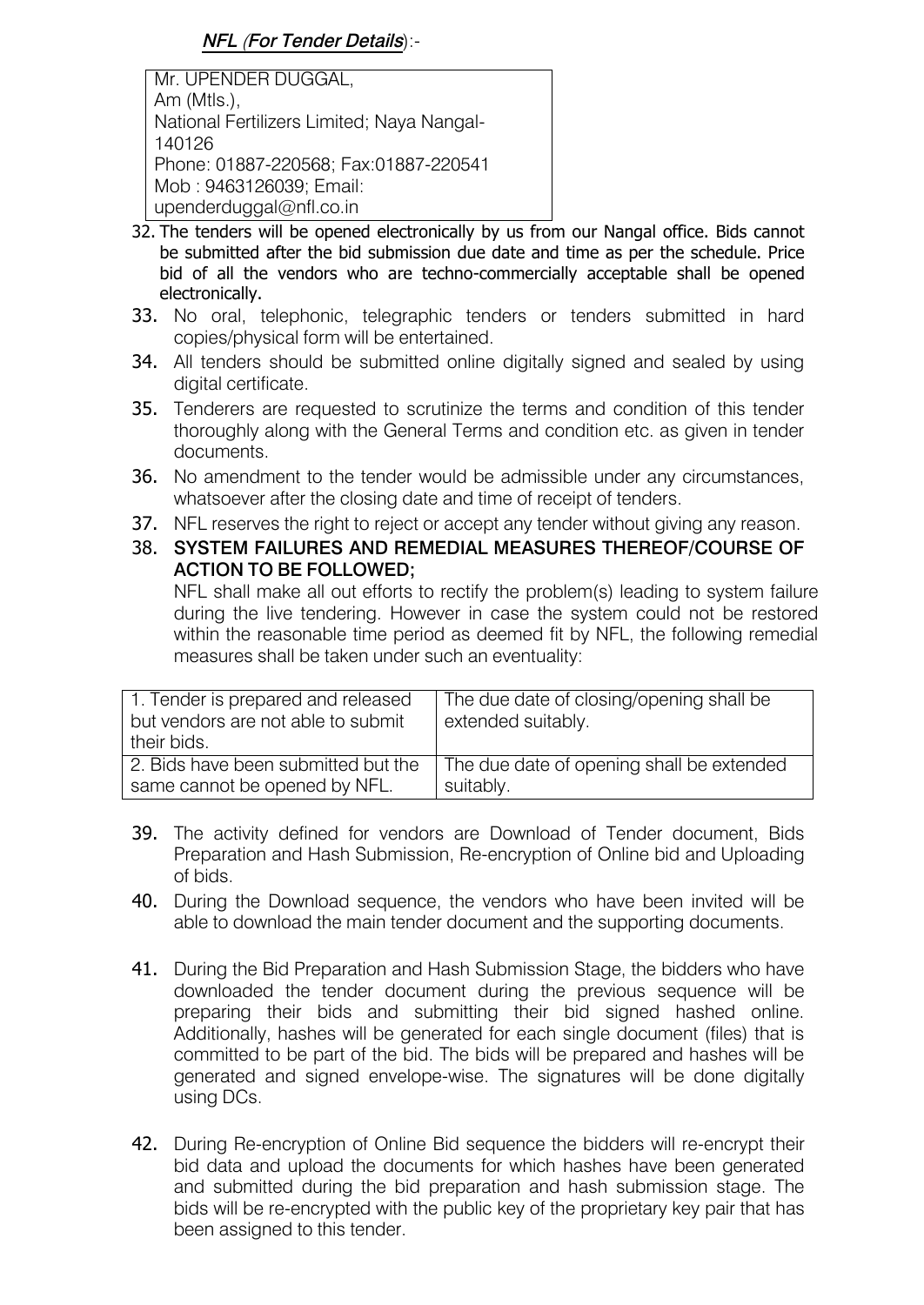- 43. **N.F.L. NANGAL - GSTIN No. 03AAACN0189N2ZD & PAN No. AAACN0189N**
- 44. **The offer shall be submitted, electronically as per following schedule: Tender Schedule**

| Date & Time      | <b>Tender Stage</b>        | Date & Time      |
|------------------|----------------------------|------------------|
| 15.11.2021 13:00 | <b>TENDER END DATE</b>     | 22.11.2021 14:30 |
|                  | & TIME                     |                  |
|                  | <b>BID SUBMISSION</b>      | 22.11.2021 14:30 |
|                  | <b>END DATE &amp; TIME</b> |                  |
| 23.11.2021 15:00 | <b>PRICE BID OPEN</b>      | TO BE DECIDED    |
|                  | DATE & TIME                | <b>LATER</b>     |
|                  |                            |                  |

#### 45. **The quantity of Caustic Soda Lye as per Annexure I is on 100% basis is the approximate total quantity required over a period of One month.**

- 46. The rates quoted must be per MT of CS Lye on 100% concentration basis.
- 47. The total landed rate(s) including transportation charges will remain firm till the complete execution of the order. No revision in rate(s) will be allowed except for any increase/decrease in rates of statutory levies and duties, on Caustic Soda Lye.
- 48. Only one tender is to be submitted by one tenderer.
- 49. NFL will have the right to issue addendum to tender documents to clarify, amend modify, supplement or delete any of the conditions, clauses or items stated. Addendum so issued will form part of original invitation to tender.
- 50. Any exceptions/deviations to the NIT shall be specifically stated.
- 51. NFL reserves the right to postpone the tender opening date and/or time and will intimate all the renderers well in time, of such postponement along with notice of revised opening date and time.
- 52. Tender Opening:

 The tenders will be opened electronically by NFL Nangal Unit. The submission of bids may be done by vendors from their office or from place of their choice. However bids cannot be submitted after the bid submission due date & time as per the schedule. Price bid of all the vendors who are techno-commercially acceptable shall be opened electronically. Opening of Price bid shall be notified later in due course of time.

- 53. NFL reserves the right to negotiate with the lowest bidder after conclusion of e-tender process at its sole option. In such case, the negotiations shall be held with the lowest bidder only at NFL Nangal Unit and prior intimation shall be given by NFL to such bidder.
- 54. The quantity indicated herein is our estimated requirement for one month, which may vary as mentioned at Sr. No. 56 below.

## 55. **Payment Mode**

Payment shall be released by ECS (Electronic Clearing System) or EFT (Electronic Fund Transfer). Successful vendors shall provide the requisite details of their Account No., Name & Branch code of Bank, Acceptance/request for release of payment by ECS/EFT, to the Finance and Materials deptt. of NFL.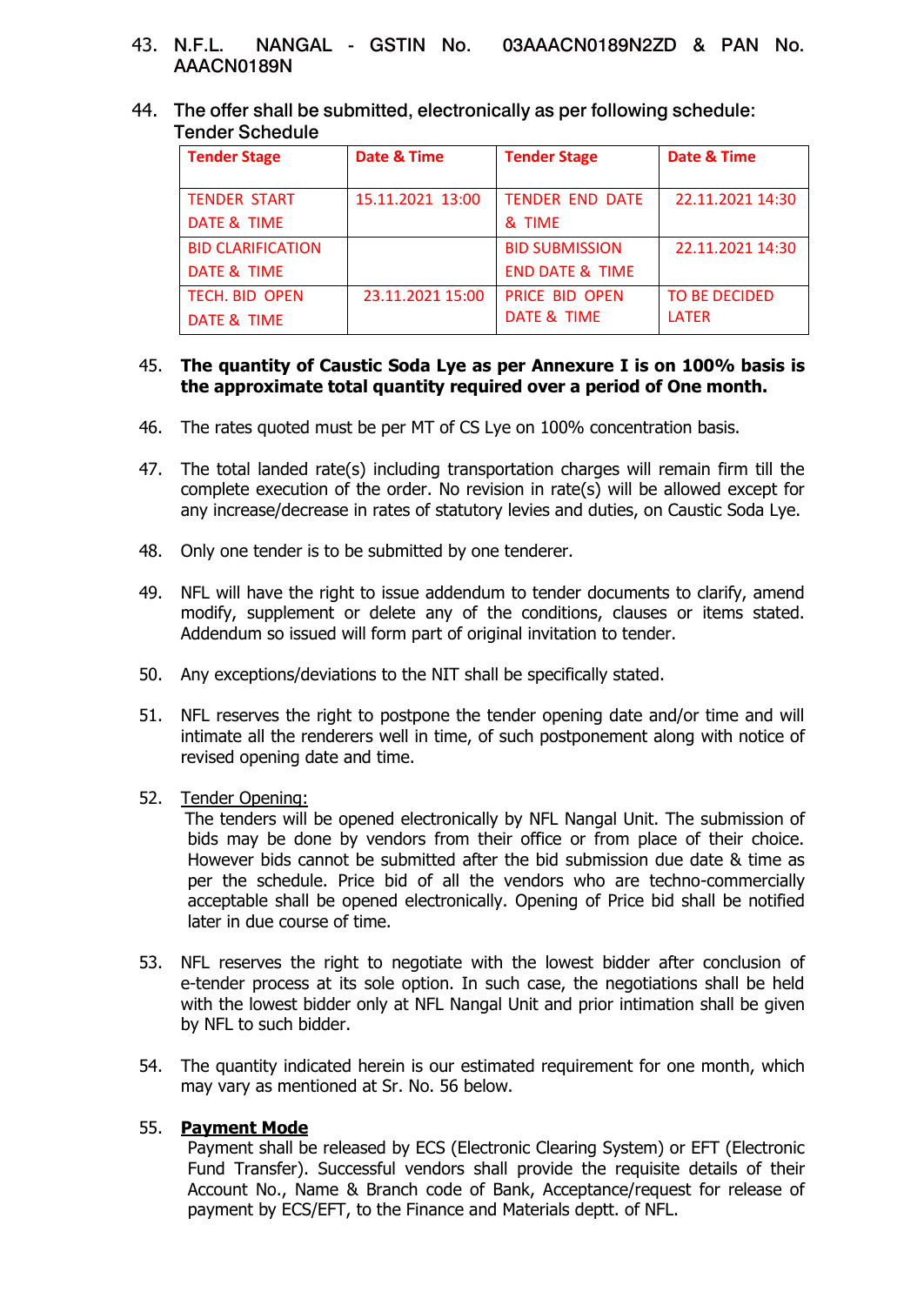## 56. **Approximate Quantity:**

 The approximate required quantity of Caustic Soda Lye is **350 MT.** NFL however does not guarantee for placement of order for any minimum quantity. Further, in event of order, the actual quantity may increase / decrease by 10% at the sole option of NFL.

57. Offers of only those participating parties will be considered for price bid opening/evaluation who meets the following:

| S.<br>No.      |                                                                                                                                                                            | <b>Documents Required</b><br>(To be Uploaded)                                                                                                                                                                                                                                                                                                                                                                                                                                                                                                                                         |
|----------------|----------------------------------------------------------------------------------------------------------------------------------------------------------------------------|---------------------------------------------------------------------------------------------------------------------------------------------------------------------------------------------------------------------------------------------------------------------------------------------------------------------------------------------------------------------------------------------------------------------------------------------------------------------------------------------------------------------------------------------------------------------------------------|
| 1.             | The tenderer should be a<br>Manufacturer<br><b>or</b><br>an<br>dealer<br>of<br>authorized<br>manufacturer of Caustic<br>Soda Lye.                                          | Manufacturer shall submit<br>self-<br>(i)<br>certification on their letter head that they<br>are manufacturer of C S Lye.<br>(ii) In case the manufacturer want to<br>through<br>their<br>authorized<br>quote<br>dealer/distributor then<br>authorization<br>certificate from the manufacturer<br>is is<br>required in addition to (i) above. Tender<br>specific approval is required<br>from<br>manufacturer<br>authorized<br>and<br>dealer/distributor shall confirm<br>that<br>Caustic Soda Lye will be supplied by them<br>from Prime source, in case order is bagged<br>by them. |
| $\overline{2}$ | The tenderer should have<br>executed one order of at<br>least 100 MT in one year<br>during last<br>two years<br>the<br>during<br>period<br>οf<br>01.11.2019 to 31.10.2021. | Self-attested Copies of fully executed<br>P.O.s and Completion Certificates from<br>Customers with contact details from which<br>the details can be verified.                                                                                                                                                                                                                                                                                                                                                                                                                         |

\*\*\*\*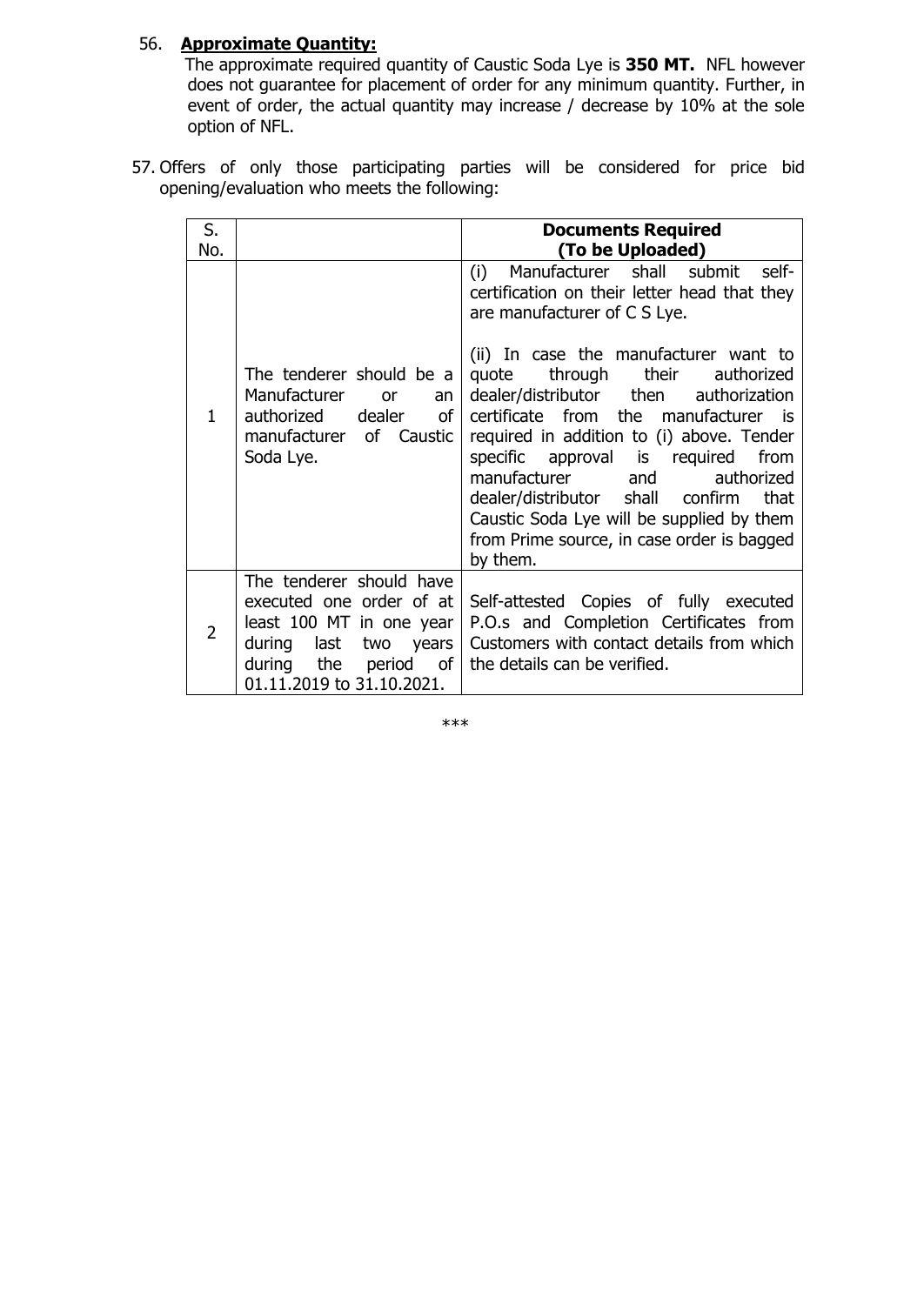#### **Annexure-I**

## **Tender Ref. No**.: RM/2021/17

#### **TERMS & CONDITIONS**

## **The Specifications of the Caustic Soda Lye required by us are enclosed at Annexure – II**

Rate is to be quoted on F.O.R. Destination basis.

The quoted rate shall remain firm during the validity period of Purchase Order except for variation in statutory levies. The increase in statutory levies, if any shall be borne by NFL. However in case of decrease in statutory levies if any, the payment shall be made on actual basis.

#### 1.00 **Submission of Tenders**

- 1.01 Tenders will be submitted on line on the web site 'https://etenders.gov.in/eprocure/app'. No oral, telephonic, telegraphic tenders or tenders submitted in hard copies/physical form will be entertained.
- 1.02 All tenders should be submitted online digitally signed and sealed by using digital certificate.
- 1.03 Tenderers are requested to scrutinize the terms and condition of this tender thoroughly along with the General Terms and condition etc. as given in tender documents.
- 1.04 No amendment to the tender would be admissible under any circumstances, whatsoever after closing date and time of submission of tenders.
- 1.05 The tenderers must submit/upload online, one set of tender document duly digitally signed by using digital certificates in token of acceptance of all the tender conditions along with their techno-commercial bid failing which their tender may not be considered.
- 1.06 The rate quoted must be 'per MT' basis.
- 1.07 Rate is to be quoted on F.O.R Destination basis and strictly as per Proforma given in the attached Annexure-IV of these documents. The offers will be evaluated on the basis of landed rate per MT. Credit available, if any, on finished product, will not be considered for evaluation of offers.
- 1.08 The quoted rate shall remain firm during the validity period of Purchase Order except for variation in statutory levies. The increase in statutory levies if any shall be borne by NFL provided the supplies are as per schedule and submission of documentary evidence. However in case of decrease in statutory levies if any, the payment shall be made on actual basis.
- 1.09 Tenderers must mention their GST No. / PAN allotted by statutory authorities in the Technical Bid positively.
- 1.10 In case of non-compliance of Commercial Terms & Conditions of NIT, loading criteria as per Annexure-V shall be applicable.
- 1.11 No enhancement of rates will be allowed once the quotation is submitted/accepted and the order is placed. Withdrawal of the quotation after its acceptance will entail forfeiture of earnest money, if any, and/or risk purchase without prejudice to our rights of legal remedies.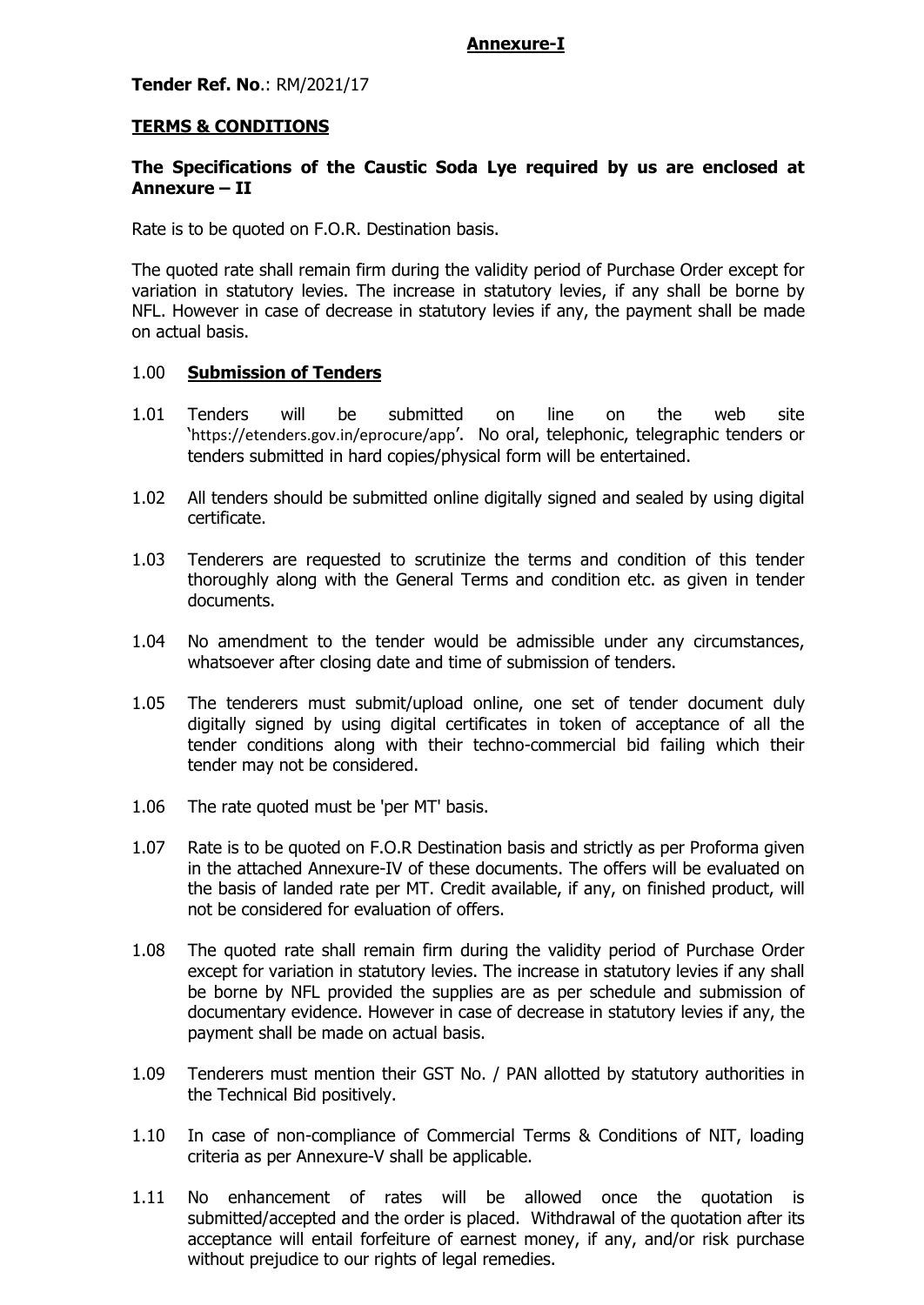- 1.12 No escalation will be allowed due to any increase in duties/levies in case of extension sought by the parties beyond stipulated delivery period.
- 1.13 Tenderers shall confirm that they will supply the material securely packed in a good transport worthy packing so as to avoid damage to the material during transit and storage.
- 1.14 The prospective tenderers having any common Partners/Directors/Managing Partners, etc. or having any other common criteria shall be considered as Sister/ Group/ Associates Company, in such cases only one of them will be eligible for participating in the tender.
- 1.15 One person will be allowed to represent only one company during discussions/ negotiations with NFL. If same person is representing different companies with authorization letter from more than one company, such person will be allowed to represent only the first company called for negotiations.
- 1.16 Tenderers shall confirm that no other Firm/Sister concern/Associate belonging to the same group is participating/submitting online bid against this tender.
- 1.17 Tenderers shall confirm that they/their associate or their Sister concerns etc, have not been Blacklisted by any Institutional agency/Govt. Deptt./Public Sector Undertaking in the last two years.
- 1.18 It shall be certified by the tenderer that none of the NFL employee is related to owners/directors. (In case any relative is working in NFL, furnish details separately).
- 1.19 It shall be certified by the tenderer that none of NFL's ex-employee is employed with them. (In case any ex-employee of NFL is employed, furnish details separately).
- 1.20 It shall be certified by the tenderer that none of blood relation of the owners/directors is participating in this tender in the name of other firm.
- 1.21 Should a tenderer or contractor have a relation/s or in case of a firm or Company of contractor's one or more of its shareholders or relations of shareholders employed in the N.F.L., the tenderer must disclose the names of such relation/s while submitting his offer, failing which, N.F.L. may at its sole discretion reject the tender or rescind the contract.
- 1.22 In case the tenderer is an authorized distributor, he should submit a back up letter from the principal manufacturer guaranteeing that they will stand by the contract. Back up letter should be specific for this tender and should be enclosed with the un-priced commercial part of the tender.

#### 2.00 **MSMED Declaration**

In case you are registered as MICRO, SMALL or MEDIUM Enterprise under 'The Macro, Small & Medium Enterprise Development Act, 2006 (MSMED Act)' promulgated by Government of India vide Notification dated 16/06/2006, please indicate the relevant category in your Offer enclosing the following documents, if applicable:

a) A copy of UAM (Udyog Aadhar Memorandum) / Relevant certificate as applicable under MSMED.

b) Please also indicate whether the MSE owned by SC/ST Entrepreneurs. If yes, attach relevant category certificate issued by authorities concerned.

The above documents should be submitted failing which the bidder shall not be entitled for the benefit under MSMED Act.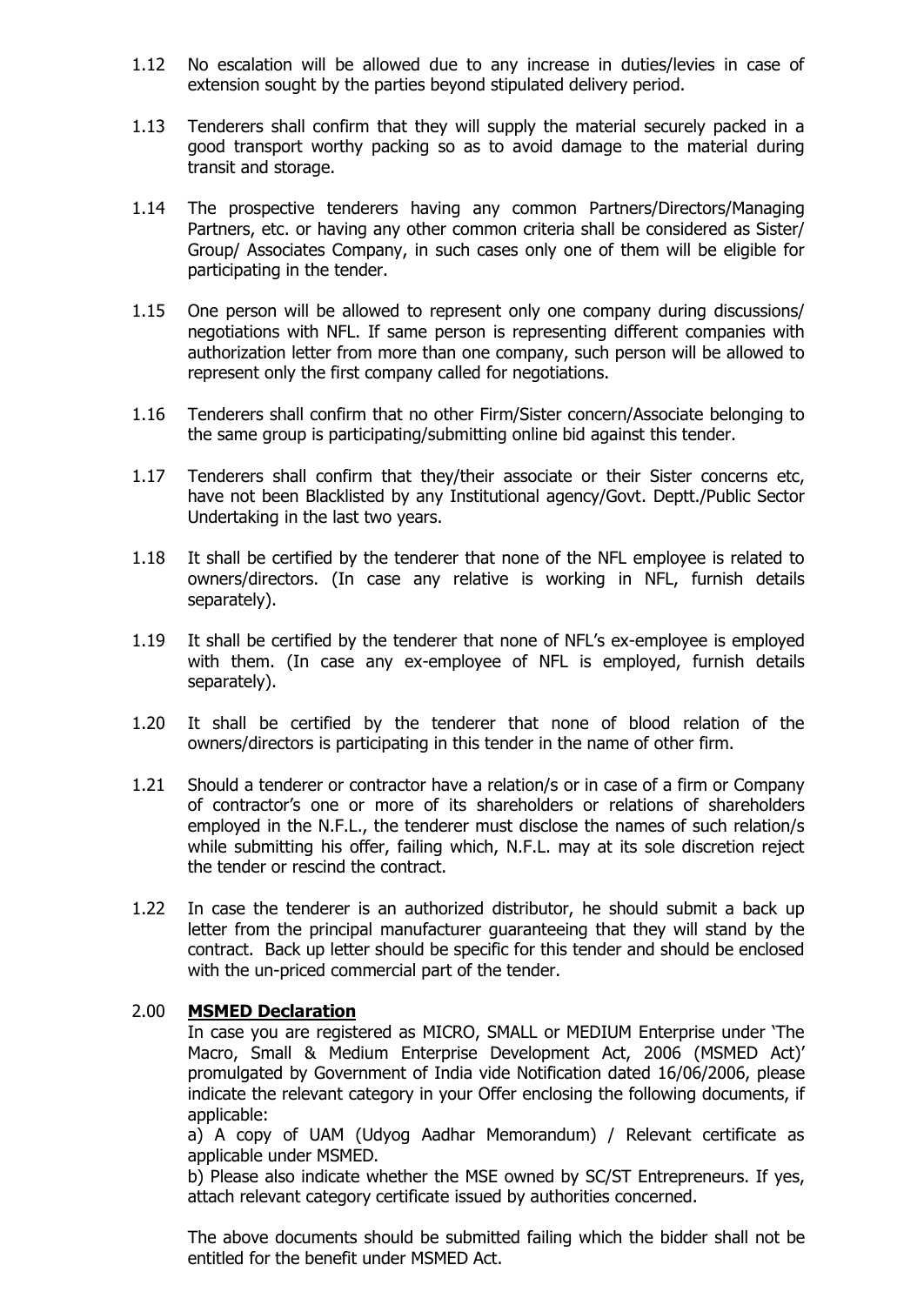However, NFL reserve the right to cancel the order (if any) and blacklist / debar a firm for a period of three years, in case, it is determined that the firm benefitted wrongly from the Public Procurement Policy.

#### 3.00 **Change in Tender Schedule:**

NFL reserves the right to change/amend the tender schedule (date and/or time). However, it shall be the responsibility of the vendor to visit the designated website regularly as per the time schedule to get the details of any such changes, as the same shall be available against this tender on the said website. NFL shall not be responsible if a vendor is not able to participate in any activity related to this tender due to change in tender schedule.

#### 4.00 **Compensation for submission of Tenders:**

The tenderer shall not be entitled to claim any cost, charges, or incidentals for/or in connection with the preparation of and submission of their tenders, though NFL may withdraw invitation to tenders, or reject any, or all tenders without assigning any reason thereof.

## 5.00 **NFL's right to accept any Bid and to reject any or all bids:**

- 5.01 Notwithstanding anything to the contrary contained herein, NFL reserves the right itself to accept or reject, at its sole discretion, any Bid/all bids in whole or in part and/or accept other than the lowest bid without assigning any reasons thereof and to annul the bidding process at any time prior to award of Purchase Order without thereby incurring any liability to the affected bidder or bidders or of any obligation to inform the affected bidder or bidders of the grounds for NFL's rejection.
- 5.02 NFL also reserves the right to vary the quantities, split and place order on more than one supplier wherever considered necessary without any liability of any kind whatsoever.
- 5.03 No correspondence will be entertained with regard to acceptance or rejection of an offer. N.F.L. is also not bound to disclose the reasons for rejection of the offer to the tenderers.

#### 6.00 **Validity of Tenders:**

The tenders must be valid for acceptance for 90 days from the tender opening date.

#### 7.00 **EARNEST MONEY:**

Vendor shall submit Bid Security Declaration Form as per Annexure-A

## 8.00 **SECURITY DEPOSIT: [3% of Total Order Value]**

8.01 **e-transfer in NFL account through RTGS/NEFT**. **Our Bank account details are as under**: - Bank Name : **State Bank of India, Naya Nangal** Account No.: **011070992603 (Cash credit A/c)** IFS Code : **SBIN0000689** MICR : **140002304 Or**

i) **The Tenderer shall furnish a Bank Guarantee** from any of the scheduled Bank excluding Garmin/Co-op Banks in the format specified by NFL as per (Annexure) enclosed against the Security Deposit for the faithful and proper fulfilment of the contract. The BG should be valid for the Delivery Period plus 6 months claim period.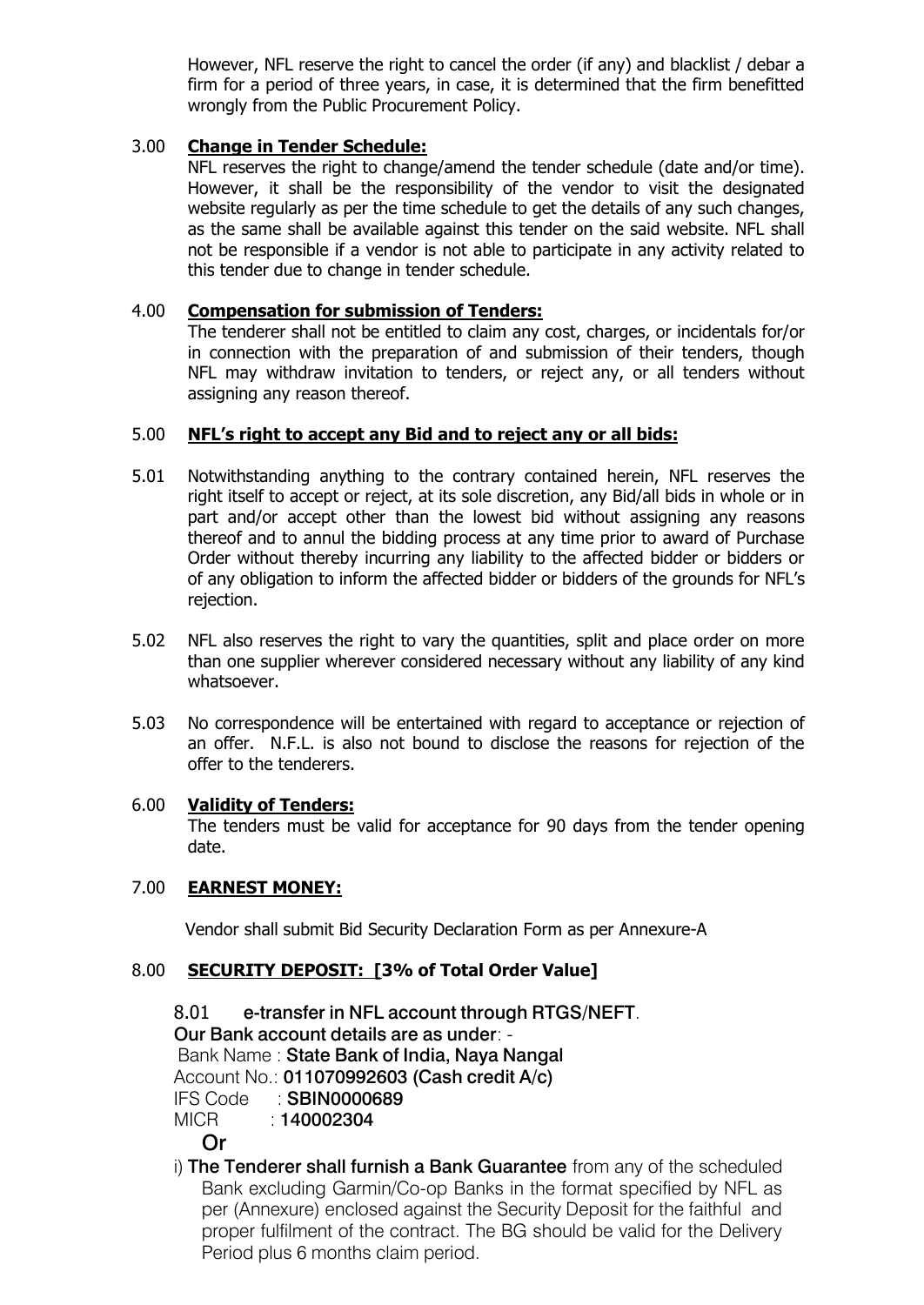- **NOTE:** 1. **Vendor shall also arrange confirmation of Bank Guarantee (including all amendments) by their issuing bank through SFMS mode directly to the NFL Banker i.e. ICICI Bank Ltd.,K1,Senior Mall, Sector-18, Noida, UP,201301, IFSC Code ICI0000031, as per following details:**
	- **i) IFN 760 COV for issuance of Bank Guarantee.**
	- **ii) IFN 767 COV for amendment of Bank Guarantee.**

## **iii) Issuing bank shall mention NFL beneficiary code as "NFLNATIONAL04022015' in filed 7037 COV / IFN 767 COV".**

2. The Bank Guarantee should be submitted by your Bank directly to NFL in a sealed cover and not through supplier at following address:

DGM(Mtls.) NATIONAL FERTILIZERS LIMITED NANGAL UNIT-140126 DISTT. ROOPNAGAR, PUNJAB

- 8.01 Cheques will not accept in any case.
- 8.02 A period of 15 days for depositing security money will be allowed.
- 8.03 The tenderer shall, however, have the option to furnish a Bank Guarantee from any of the Scheduled Bank excluding Gramin/Cooperative Banks in the form specified by NFL (see Annexure-VII) against Security Deposit for the faithful and proper fulfillment of the contract. The Bank Guarantee should be valid for the duration of contract with a further claim period of three months. The Bank Guarantee should be submitted by Bankers directly to NFL in a sealed cover and not through the tenderer.
- 8.04 The security deposit shall be retained by NFL during the currency of contract or till settlement of all the accounts thereof, whichever is later. In case of any dispute or difference not settled within the validity of Bank Guarantee, Tenderer shall arrange to get the bank Guarantee extended as asked. NFL shall have the sole discretion to 'Call in' the Bank to pay the whole or part of the amount of Bank Guarantee.
- 8.05 The above deposit shall be deemed to be security for the faithful performance of the contract and for the purpose of Section 74 of the Indian Contract Act, 1872 and for the extension of that section. The contract shall be deemed to be bond given by the tenderer for the performance of an essential duty.
- 8.06 In the event of any breach of any terms and conditions of the contract, NFL shall have the right to draw from the Bank guarantee/security deposit either the whole or part of value of Bank Guarantee or Security Deposit and tenderer shall make good the value of Bank Guarantee/Security Deposit to the extent of the amount so drawn within 15 days of receipt of intimation from NFL to this effect.
- 8.07 The amount so drawn shall not in any way effect any remedy to which NFL may otherwise be entitled or any liability incurred by tenderer under the contract or any law for the time being in force relating thereto or bearing hereupon.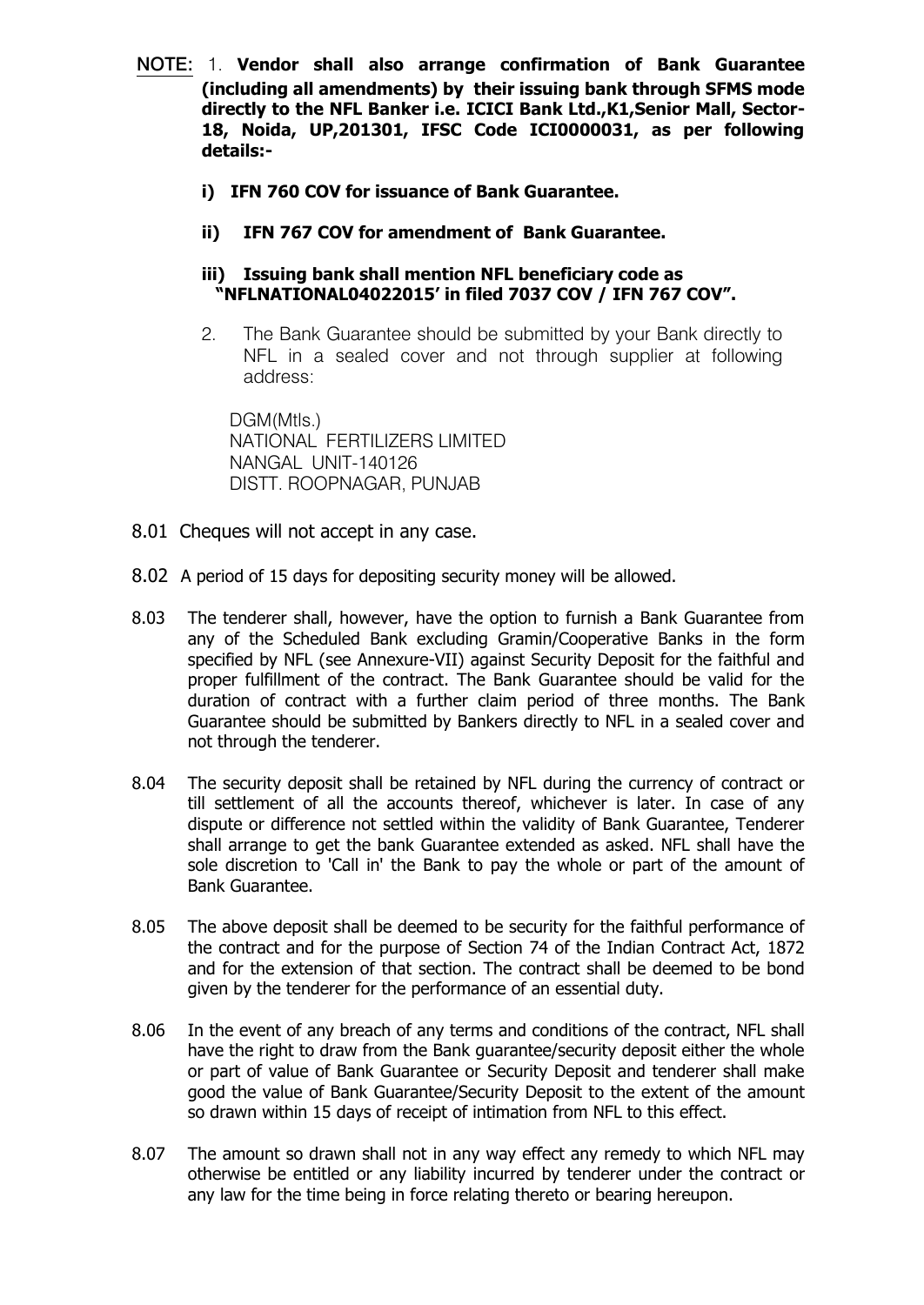- 8.08 In the event of the forfeiture of whole or part of the security deposit, the tenderer shall deposit further sum/sums so as to maintain the full security amount deposit as per clause
- 8.09 The security deposit shall be refunded after contract has been successfully completed and certificate to that effect has been issued by NFL. It shall be lawful for NFL, if any difference or dispute is likely to exist, to defer payment of the security deposit or any portion thereof, which may be due for release until such difference and dispute had been finally settled or adjusted.
- 8.10 The security deposit shall not carry any interest.

#### 9.00 **Clarification:**

For any clarification against this Invitation of Bid, please contact Sr. Manager (Mtls.), NFL Nangal Unit. on Phone No. 6280529227.

## 10.00 **Clear Understanding:**

When a tenderer submits his tender in response to this tender document, he will be deemed to have understood fully all requirements, terms and conditions. No extra payment will be made on a pretext that the tenderer did not have a clear idea on any particular point and/or a clause of the tender.

## 11.00 **Period of Contract:**

The Purchase Order will remain in force for a period of One Month for supply of material in staggered manner against Delivery Order(s) issued by NFL from time to time depending upon its actual requirement, within contractual validity period. However, NFL reserves the right to extend the same for a period of One (1) Month for taking delivery of balance quantity (if any) at its sole option.

12.00 The indicated quantity is tentative only. NFL however, does not guarantee for placement of order for any minimum quantity. Further, in event of order the order quantity may increase/decrease by 10% at the sole option of NFL.

#### **DELIVERIES SHALL BE TAKEN IN STAGGERED MANNER.**

 Material shall be taken on "As and when required" basis. The delivery orders released during the validity of Contract.

#### 13.00 **PAYMENT TERMS**

The payment of material supplied will be made within 30 days after receipt and acceptance of material our site.

- 14.00 The bidder / supplier shall provide a proper invoice in the form and manner prescribed under relevant section of GST Act.
- 14.01 Bidder / Supplier shall have valid GSTIN / GST, Provisional ID and provide Invoice and all other documentation (such as E Way bill, transportation copy of invoice, etc.) in such form and manner as may be prescribed under the GST Act and Rules which are inter-alia necessary to enable NFL to claim input tax credit set off, rebate or refund in relations to payment of GST.

## 15.00 **ACCEPTANCE/REJECTION OF THE MATERIAL**

15.01 The material will be accepted as per NFL Laboratory Analysis and results. The results of NFL Laboratory Analysis will be binding on the supplier and payment will be released according to these results only. However, in case of abnormal variation in results of Laboratory Analysis, telephonic intimation shall be sent to supplier. We may agree for joint inspection at NFL's Laboratory, if so desired by the supplier.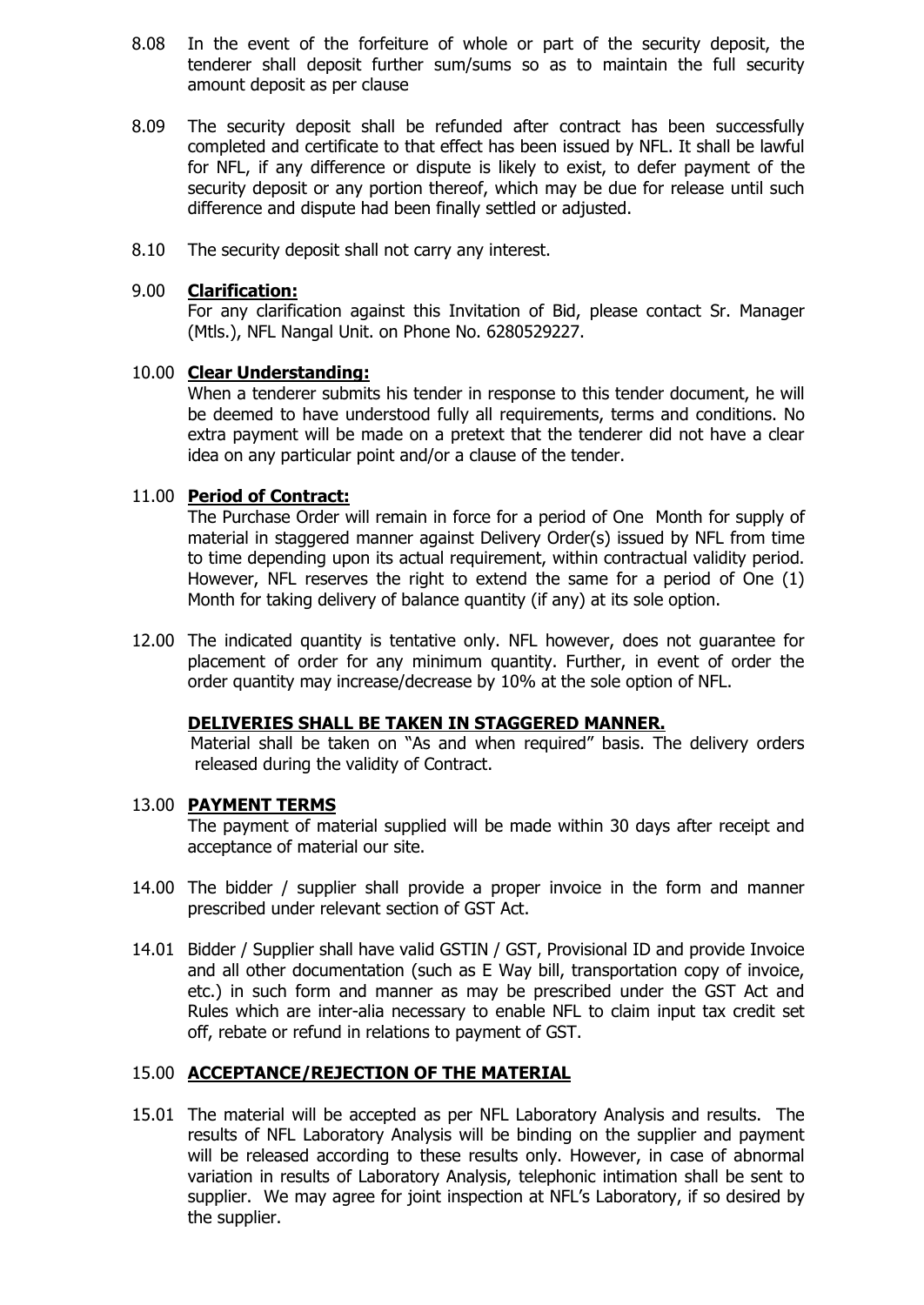- 15.02 The criteria for acceptance/ rejection and release of payment thereof shall be as under:
- 15.03 In case the you have despatched Caustic Soda Lye with concentration less than 47% and the concentration is found to be lower and upto 46% on analysis by NFL, Caustic Soda Lye will be acceptable with penalty i.e. two times recovery on prorata basis as per the Laboratory result of NFL.

Penalty (Rs./MT) =  $2 \times (47.3 - \text{actual} \% \text{ of concentration})$  basic rate of CS Lye 47.3

However, the quantity of material received in terms 100% concentration shall be calculated taking into account actual percentage of concentration only as per NFL Laboratory analysis and results.

No tolerance in concentration shall be allowed in this case.

- 15.04 For concentration below 46% as per NFL Laboratory analysis, Caustic Soda Lye will be straightway rejected and the tankers will be returned without unloading.
- 15.05 For Caustic Soda Lye having concentration of 47% to 47.5%, payment shall be made on actual concentration basis and for concentration more than 47.5%, the material will be accepted but payment shall be made at the rate applicable to 47.5% concentration only. No rejection shall be done if concentration is beyond 48%.

A tolerance of upto –0.2% shall be allowed in this concentration range (47% - 47.5%) i.e. in case, you have dispatched the material having concentration 47% but at the time of analysis by NFL, the actual concentration is found to be 46.8%, then no recovery shall be made from you and payment shall be made for the concentration of 47% as claimed by you. Similarly, for this range (47% - 47.5%), in case the difference in concentration as claimed by you and as per NFL's Laboratory is upto –0.2%, then the payment shall be made for the concentration claimed by you. However, if the variation in concentration exceeds –0.2%, no tolerance shall be allowed and payment shall be made on the actual concentration received on analysis by NFL.

#### 16.00 **Variation in Weighment:**

- 16.01 Weighment at weighbridge of NFL will be final and binding on the supplier.
- 16.02 Weigh-bridge tolerance for shortage observed in weight upto 0.5% will be allowed. No recovery shall be affected for shortage limited to the above.
- 16.03 In case shortage in weight is more than 0.5%, the recovery shall be affected for the total actual shortage in quantities.

#### 17.00 **Deliveries/Liquidated Damages:**

- 17.01 Vendor to indicate shortest & firm delivery period for supply of material from date of issue of Purchase Order.
- 17.02 It shall be obligatory on the part of suppliers to adhere strictly to the deliveries quoted and accepted by us in our order. In case of delay in supplies, unless extension of delivery has been granted by us on application by the suppliers, we may at our option either:
	- i. Recover liquidated damages from supplier at a sum equal to  $1/2\%$  per week or part thereof of the value of stores not delivered plus applicable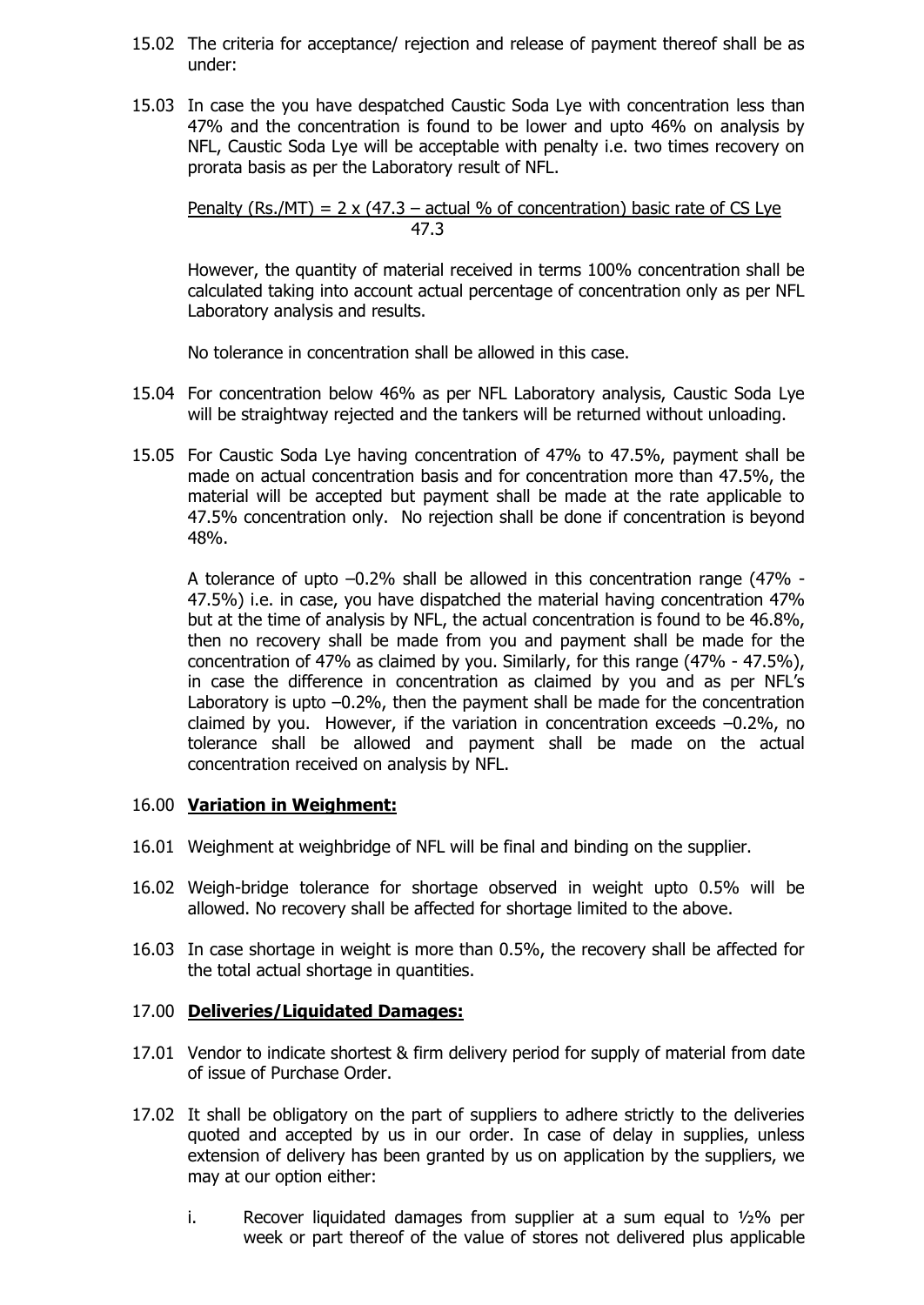taxes, if any subject to a maximum of 5% of the value of the order plus applicable taxes, if any, or

- ii. purchase elsewhere on account and at the risk and cost of the suppliers the stores not delivered or
- iii. cancel the contract without prejudice to our rights under  $(i)$  &  $(ii)$  above.

## 18.00 **Transit Insurance, Transportation**

#### 18.01 **Transportation**

The responsibility of transportation and safe delivery of Caustic Soda Lye from your works to NFL Units at Nangal shall be yours. You shall ensure that transporter engaged by you for transportation of Caustic Soda Lye is following all applicable statutory obligations required for this purpose.

- 18.02 We shall put in our best efforts to unload the material on priority on working days. But in case of delay, we shall not pay any detention charges.
- 18.03 Transit Insurance will be arranged by supplier at his own cost.
- 19.00 If you are a Trader or Manufacturer's Authorised Dealer, you should submit the following along with your Un-priced Techno-Commercial Bid:
	- (A) Name of the Manufacturer whose product will be supplied.
	- (B) Manufacturer's detailed specifications/ MSDS/ MTC of the product indicating all the components as mentioned in our Tender Enquiry.
	- (C) Authorisation Letter in your favour issued by your Principal to quote on behalf of them against this tender.

If you are a manufacturer of the offered item, please submit detailed specifications/ MSDS/ MTC indicating all the components as mentioned in our Tender Enquiry, along with Unpriced Techno-Commercial Bid.

#### 20.00 **Baseless Complaint:**

If a tenderer resorts to any frivolous, malicious or baseless complaints / allegations with intent to hamper or delay the tendering process, NFL reserves the right to debar such tenderer from participation in the present / future upto a period of 2 years.

#### 21.00 **Subletting of Contract:**

The successful tenderer shall not assign or sublet the contract or any part thereof or assign any rights or delegate any obligation there under without prior written consent of NFL. In the event of the successful tenderer subletting or assigning the contract or any part thereof without such permission, NFL shall be entitled to cancel the PO/Contract and to purchase the goods elsewhere and successful tenderer shall be liable to NFL for any loss or damage which NFL may sustain in consequence or arising out of such purchases. Even in case subletting is permitted, NFL shall not recognize any contractual obligation with the person or party to whom subletting is permitted and shall look to the successful tenderer for satisfactory and due and proper fulfillment of the contract.

#### 22.00 **Dividing the Quantities between Suppliers**:

 Since, Caustic Soda Lye is vital input required for maintaining production in uninterrupted manner/without causing any constraints, NFL shall have sole and unfettered discretion to place Purchase Orders on multiple suppliers for quantities, which will be distributed amongst the tenderers in a just manner.

60% of the Tendered Quantity will be awarded to L-I Tenderer. For balance Quantity L-2 Tenderer will be asked to accept the rates (Landed Price), terms and conditions of L-I Tenderer. If L-2 Tenderer don't agree then L-3, L-4 or so on Tenderers will be asked to accept the same.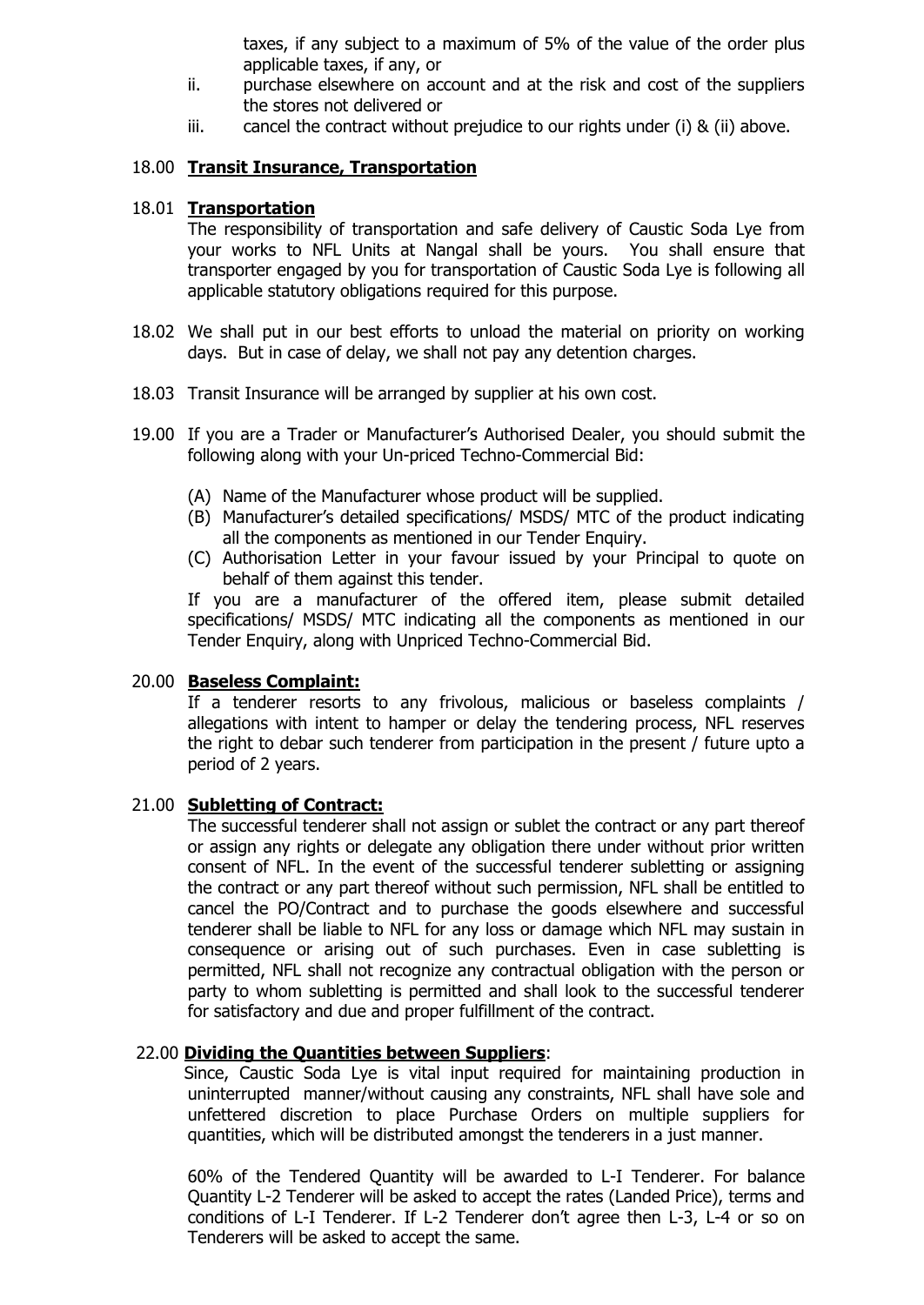If no Tenderer agrees to accept the Rates (Landed Price), Terms and Conditions of L-I Tenderer in that condition, the complete Tendered Quantity will be awarded to L-1 Tenderer.

- 23.00 Provisions of Public Procurement (Preference to make in India) order 2017 notified vide order no. P-45021/2/2017 BE-II dated 15th June 2017 of Ministry of Commerce and Industry, Department of Industrial Policy and Promotion (DIPP) shall be applicable.
- 23.01 Bidders seeking benefits under Purchase Preference to Make in India (linked with local content) shall have to comply with the provisions specified under the Public Procurement (Preference to Make in India) order 2017. The salient features of which are as under:
	- a) Minimum local content: The minimum local content shall ordinarily be 50%.
	- b) Margin of Purchase Preference: The margin of purchase preference shall be 20%.
- 23.02 In case of procurement for a value up to Rs 10 crore, the local supplier at the time of tender, bidding or solicitation shall be required to provide self certification that the item offered meets the minimum local content of 50% and shall give details of the location(s) at which the local value addition is made. In case of procurement for a value in excess of Rs 10 crore, the local supplier shall be required to provide a certificate from Statutory Auditor or Cost Auditor of the Company (in the case of Company) or from practising Cost Accountant or practising Chartered Accountant (in respect of supplier's other than Company) giving the percentage of local content.
- 23.03 A supplier who has been debarred by any procuring entity for violation of this Order shall not be eligible for Purchase Preference under this Order for procurement by any other procuring entity for the duration of the debarment. A self certificate to the effect that the bidder has not been debarred by any procuring entity from violation of this order should be enclosed along with techno-commercial bid.
- 24.00 In case of participation of MSEs and Make in India (local content) Vendor against the same tender, MSE Vendor will be given preference to match with L-1 bidder as per Public Procurement Policy. MSE Vendor will be evaluated with 15% purchase preference and local content Vendor will be evaluated with 20% purchase preference.
- 25.00 NFL reserves the right to relax the norms on prior experience & turnover for startups (recognized by DIPP)/Micro & Small Enterprises (MSEs) in Public Procurement subject to their meeting of quality and technical specifications. To avail such relaxation, party shall have to submit the relevant certificate issued by concerned authority.
- 26.00 In case a bidder is eligible to seek benefit under Purchase PP-LC (Purchase Preference-linked with local content) policy as well as PPP for MSE 2012, then the bidder should categorically seek benefits against one of the two only i.e. either PP-LC or MSE policy. The option once exercised cannot be modified subsequently.
- 26.01 Purchase preference benefits shall be extended to the bidder based on the declared option subject to the bidder meeting the requirements contained in that purchase preference policy.
- 26.02 In case a MSE bidder opts for purchase preference based on PP-LC, he shall not be entitled to claim purchase preference benefits available to MSE Bidders under PPP-2012. However the exemption from furnishing Bidding Document fee and Bid security/EMD shall continue to be available to MSE Bidders.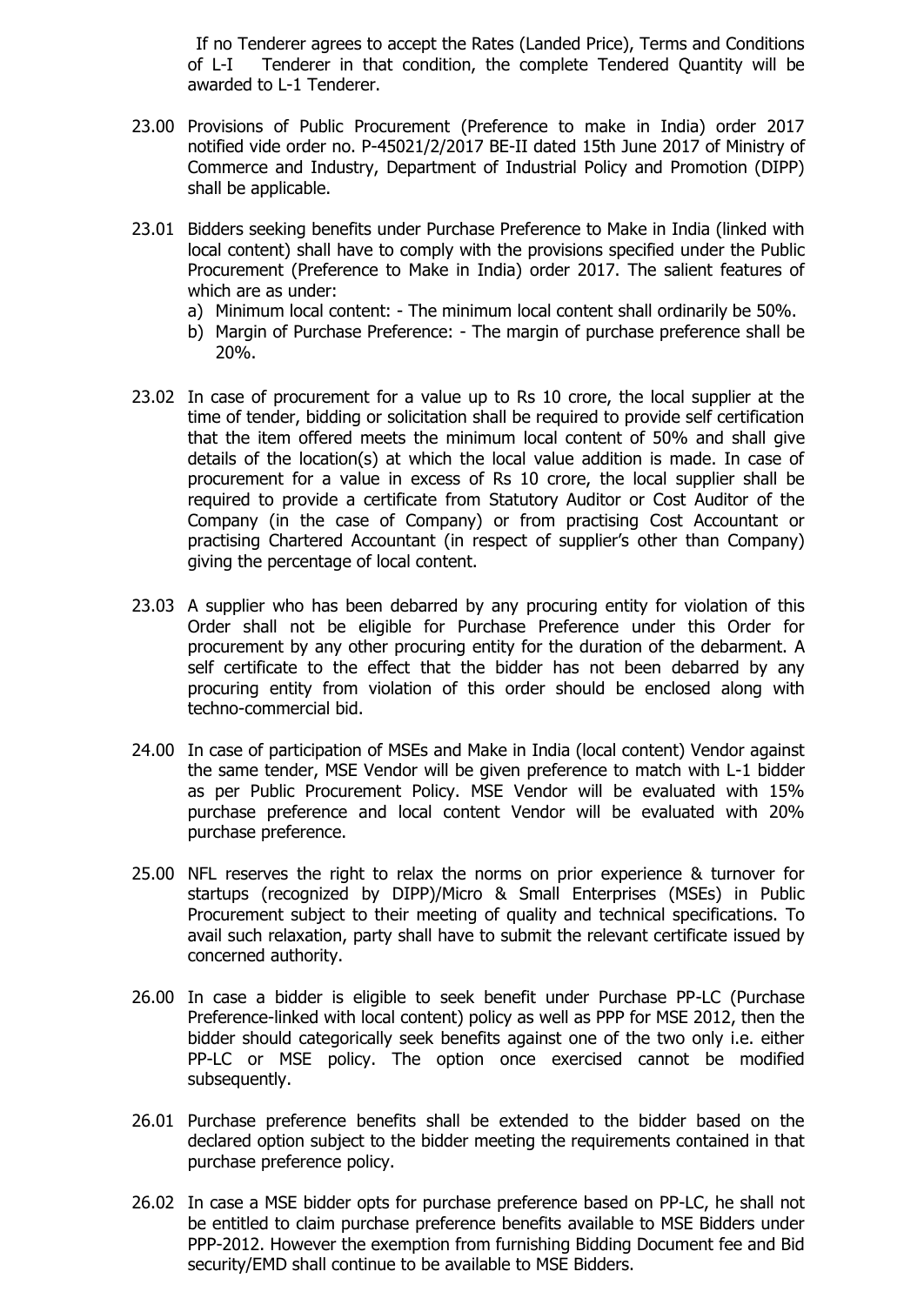## 27.00 **Force Majeure**

Neither party shall be considered in default in the performance of their obligations under the contract. If such performance is prevented or delayed or restricted or inferred with by reasons of war, hostilities, revolution, rebellion, civil commotion, strike, epidemic, accident, fire, flood, earthquake, regulation or ordinance or requirement of any Government or any sub-division thereof, or authority or representative of any such Govt. or any other act whatsoever, whether similar or dissimilar to those enumerated, beyond the reasonable control of the parties hereto or because of any act of God. The party so affected, upon giving prompt notice to the other party shall be excused from such performance to the extent of such prevention, delay, restriction or interference for the period of it persists provided that the party so affected shall use its best efforts to avoid or remove such causes of non performance if possible and shall continue performance hereunder with utmost efforts on cessation of force majeure events. The party invoking force majeure will inform the other party of the period for which the force majeure conditions continued along with authentic documentary evidence in proof of occurrence of Force Majeure events.

## 28.00 **Arbitration**

The contract shall be governed by and construed in accordance with the laws of India.

(a) "Any dispute or difference whatsoever arising between the parties out of or relating to the construction, meaning, scope, operation or effect of this contract or the validity or the breach thereof shall be resolved amicably though negotiations by the Parties. A "Notice of Dispute" shall be given by the party seeking resolution of a dispute to other party. If the dispute is not resolved within Thirty (30) days from the notice, the dispute shall be referred to arbitration as per the procedure mentioned herein below: A written notice shall be given by the contractor invoking arbitration to National Fertilizers Limited through Unit Head, Nangal Unit/ DT/CMD (As the Case may be). Where the claim including determination of interest, if any, being claimed upto the date of commencement of arbitration does not exceed Rs. Five Crore, the reference shall be made to a sole arbitrator. The parties shall mutually agree on the name of sole arbitrator. In case of disagreement upon the name of the sole arbitrator, the appointment of Sole Arbitrator shall be done in accordance with the provisions of Arbitration & Conciliation Act, 1996.

Where the claim including determination of interest, if any, being claimed, upto the date of commencement of arbitration exceeds Rs. Five Crore, the reference shall be made to arbitral tribunal consisting of three arbitrators. Each party shall nominate one arbitrator each within 30 days from the date of receipt of notice of invocation of arbitration and two nominated arbitrators shall appoint the presiding arbitrator within 30 days thereafter. If a Party to the dispute refuses or neglects to nominate an arbitrator on its behalf within the period specified, or the two arbitrators fails to nominate Presiding arbitrator, appointment of Arbitrators(s) shall be done in accordance with the provisions of Arbitration & Conciliation Act, 1996.

The Arbitration proceeding shall be governed by the Arbitration & Conciliation Act 1996 and any further statutory modification or re-enactment thereof and the rules made there under.

It is agreed by and between the parties that in case a reference is made to the Arbitrator for the purpose of resolving the disputes/ differences arising out of the contract by and between the parties hereto the Arbitrator shall not award interest on the awarded amount more than the rate SBI PLR/Base Rate applicable to NFL on date of award of contract.

**The seat and venue of arbitration shall be Nangal Unit.**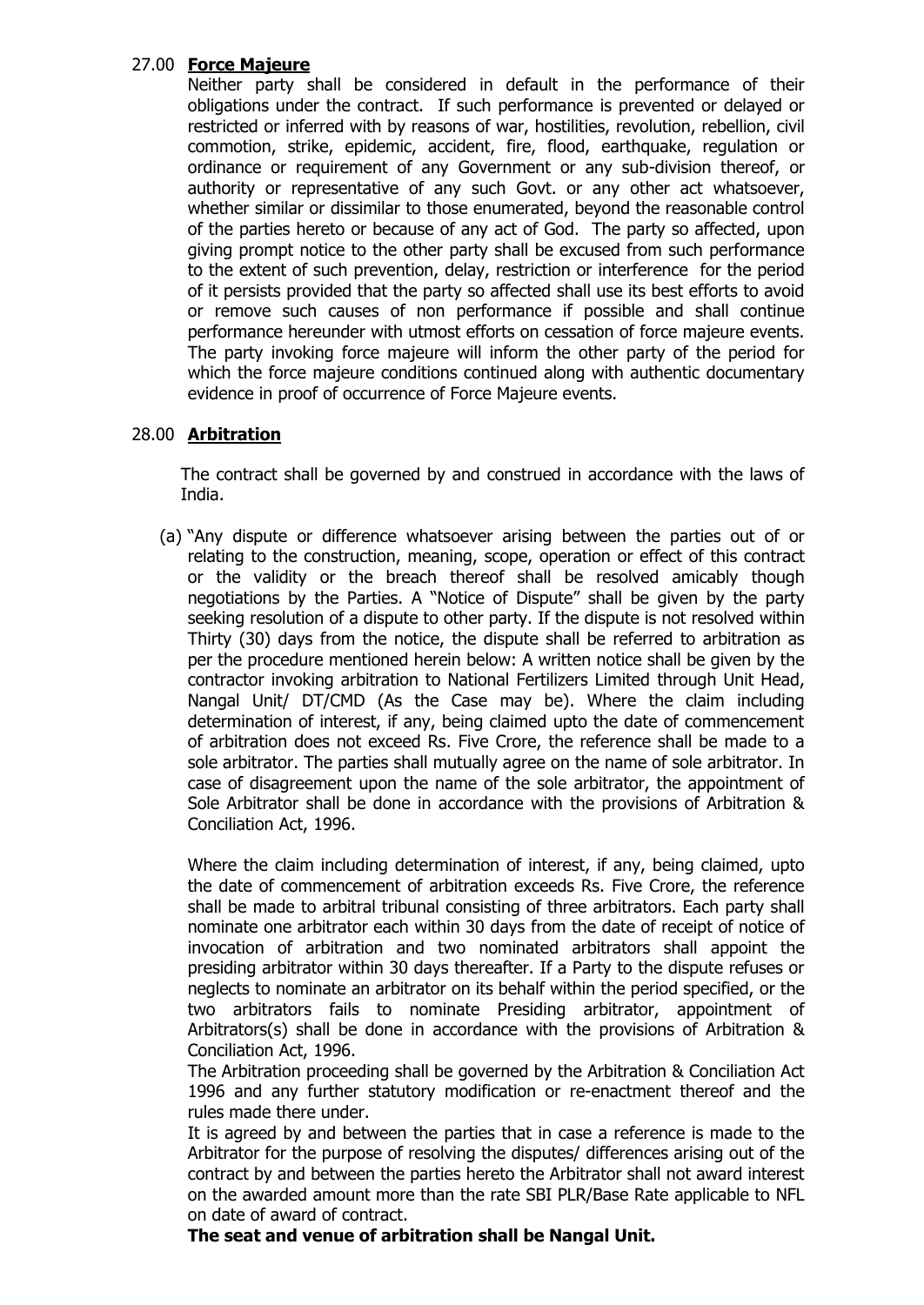The cost of the proceedings shall be equally borne by the parties, unless otherwise directed by the arbitral tribunal. The decision of the arbitral tribunal shall be final and binding on all parties."

#### **For CPSEs and Government Department**:

- (b) All commercial disputes between CPSEs inter se and CPSE(s) and Govt Department(s) Organization(s) shall be settled through Administrative Mechanism for Resolution of CPSEs Disputes (AMRCD) as provided vide DPE OM No. 4(1)/2013-DPE(GM)/FTS-1835 dated 22-05-2018 and DPE-GM-05/0003/2019- FTS-10937 Dated 20.02.2020. Following clause in all commercial contracts between CPSEs inter se and CPSEs and Government Departments/ Organizations shall be included as under: "In the event of any dispute or difference relating to the interpretation and application of the provisions of commercial contract(s) between Central Public Sector Enterprises (CPSEs)/ Port Trusts inter se and also between CPSEs and Government Departments/Organizations (Other than those related to taxation), such dispute or difference shall be taken up by either party for resolution through AMRCD as mentioned in DPE OM No. 4(1)/2013- DPE(GM)/FTS-1835 dated: 22-05-2018".
- 29.00 The supplier shall indemnify and legally protect NFL and/or its employees against all claims, actions, proceedings, demands, costs, expenses, causes of action or suits arising out of incidental to and/or consequent upon the services provided by the seller under the contract or due to the failure of the seller in performance of his/its obligations under the contract.

If the NFL is called upon to make any payments as aforesaid due to any act or omission or failing of the seller, NFL shall be entitled to recover the said amount from any security or other guarantee available with the NFL under the contract.

30.00 The seller shall comply with all Central/State Laws as well as the rules, regulations, by-laws as may be in force, from time to time. Any failure on their count on the part of the seller and the consequence thereof shall be solely on account of the seller. Liability, if any, under this head shall be solely borne and paid for by the seller.

#### 31.00 **JURISDICTION**

All action at law or suits arising out of or in connection with this contract or the subject matter thereof will be instituted in Nangal Court in Ropar Distt. in the State of Punjab.

#### **32. Signing of Integrity Pact:**

Bidders will sign the Integrity Pact as per enclosed format which is an integral part of the tender documents. The bidder failing to upload the pact signed will stand disqualified from the tendering process and the bid of the bidder is rejected. Details regarding Integrity Pact can be viewed on our website www.nationalfertilizers.com along with the e-tender website.

 The name & e-mails address of IEMs are as under: 1) Sh. Pramod Deepak Sudhakar e-mail: [sudhakarpd2@gmail.com](mailto:sudhakarpd2@gmail.com) 2) Sh. Ajai Kumar e-mail: [ajai.kumar3@gmail.com](mailto:ajai.kumar3@gmail.com)

**Kindly upload duly signed copy of Integrity pact along with other documents.**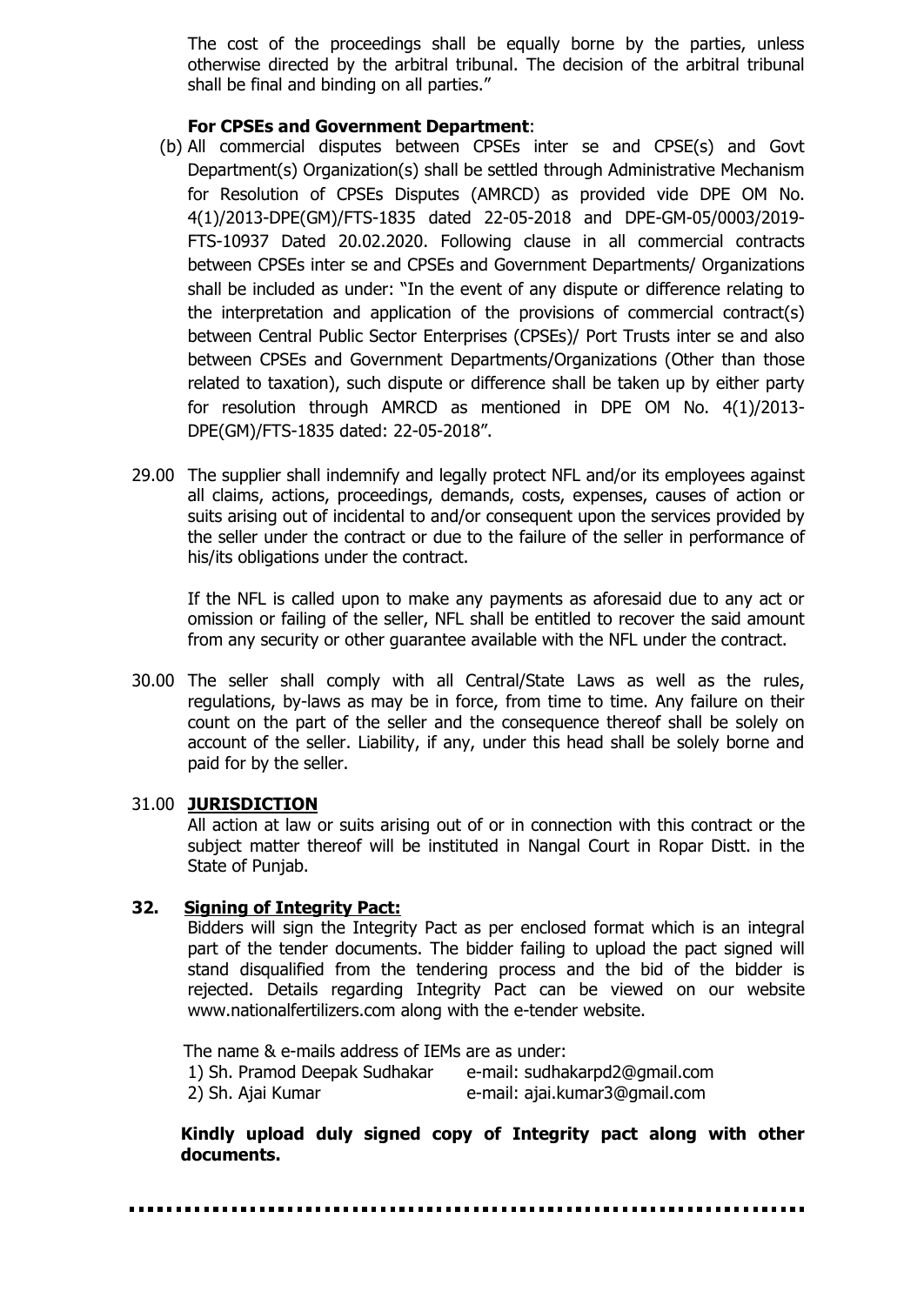## **Annexure-II**

## **Tender Ref. No**.: RM/2021/17

| Sr.<br>No. | Description                                                                                                                                                   | Location of NFL<br>Unit | Unit      | Quantity |
|------------|---------------------------------------------------------------------------------------------------------------------------------------------------------------|-------------------------|-----------|----------|
| 1.         | <b>Caustic Soda Lye on</b><br>100% basis,<br><b>Rayon Grade, conforming</b><br>το<br>IS-252/1991<br>(as revised up-to-date)<br>with<br>Purity of 47.5% ± 0.5% | <b>NANGAL</b>           | <b>MT</b> | 350      |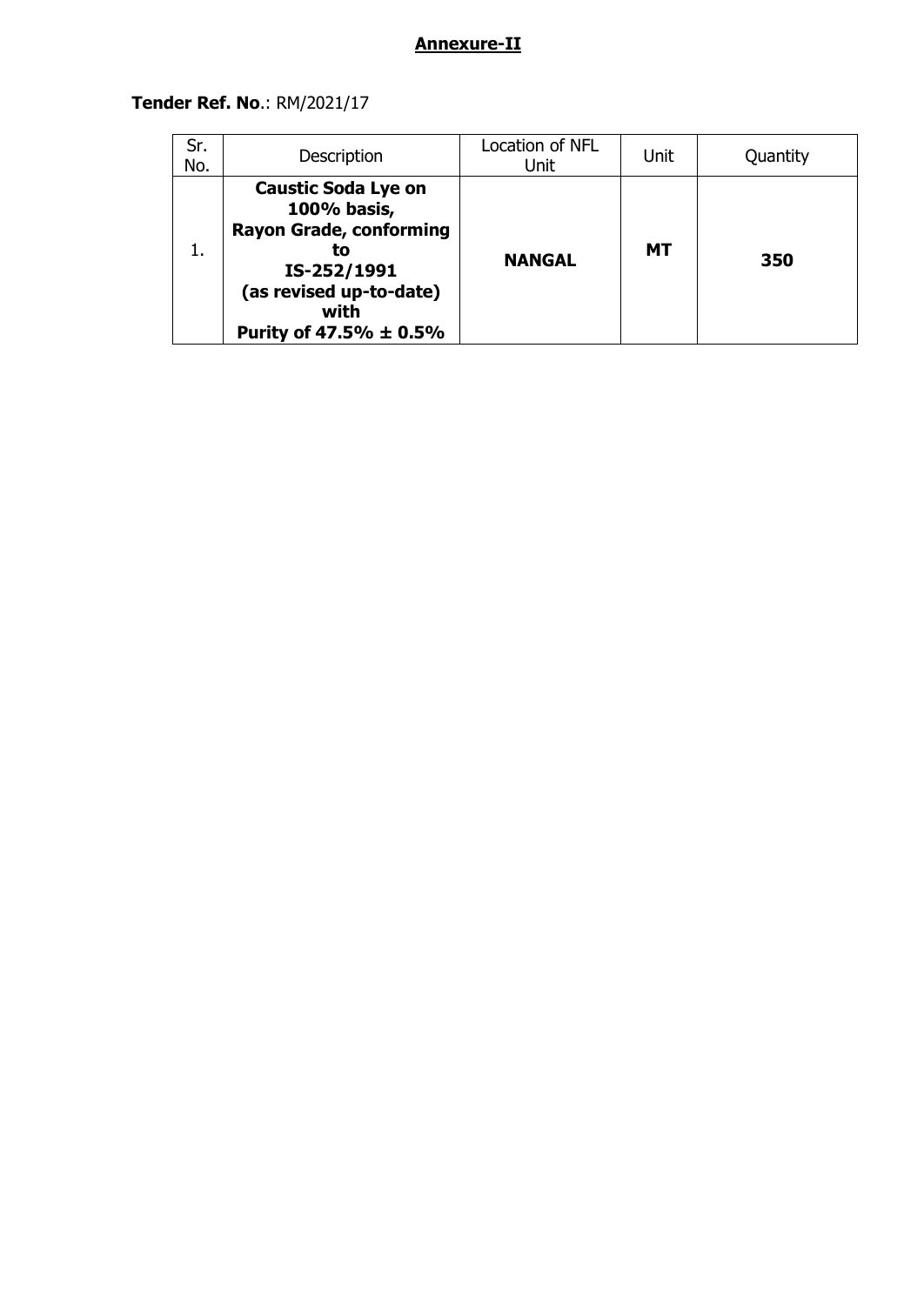## **Annexure-III (A)**

|   | <b>Sr.No. Description</b>                                     | <b>NFL Requirement as per NIT</b>                                                                                                                                                                                                                                                                                                                                                                                                                                                                                                                                                                           | <b>Vendors</b><br>Comment<br>(Uploaded/Not<br><b>Uploaded)</b> |
|---|---------------------------------------------------------------|-------------------------------------------------------------------------------------------------------------------------------------------------------------------------------------------------------------------------------------------------------------------------------------------------------------------------------------------------------------------------------------------------------------------------------------------------------------------------------------------------------------------------------------------------------------------------------------------------------------|----------------------------------------------------------------|
| 1 | Manufacturer<br>or<br>manufacturer of Caustic<br>Soda Lye.    | The tenderer should be a (i) Manufacturer shall submit<br>self-<br>an certification on their letter head that<br>authorized dealer of they are manufacturer of C S Lye.<br>(ii) In case the manufacturer want to<br>quote<br>through their<br>authorized<br>dealer/distributor then authorization<br>certificate from the manufacturer is<br>required in addition to (i) above.<br>Tender specific approval is required<br>from manufacturer and authorized<br>dealer/distributor shall confirm that<br>Caustic Soda Lye will be supplied by<br>them from Prime source, in case order<br>is bagged by them. |                                                                |
| 2 | during the<br>period<br>οf<br>01.11.2019<br>to<br>31.10.2021. | The tenderer should have Self-attested Copies of fully executed<br>executed one order of at P.O.s and Completion Certificates from<br>least 100 MT in one year Customers with contact details from<br>during last two years which the details can be verified.                                                                                                                                                                                                                                                                                                                                              |                                                                |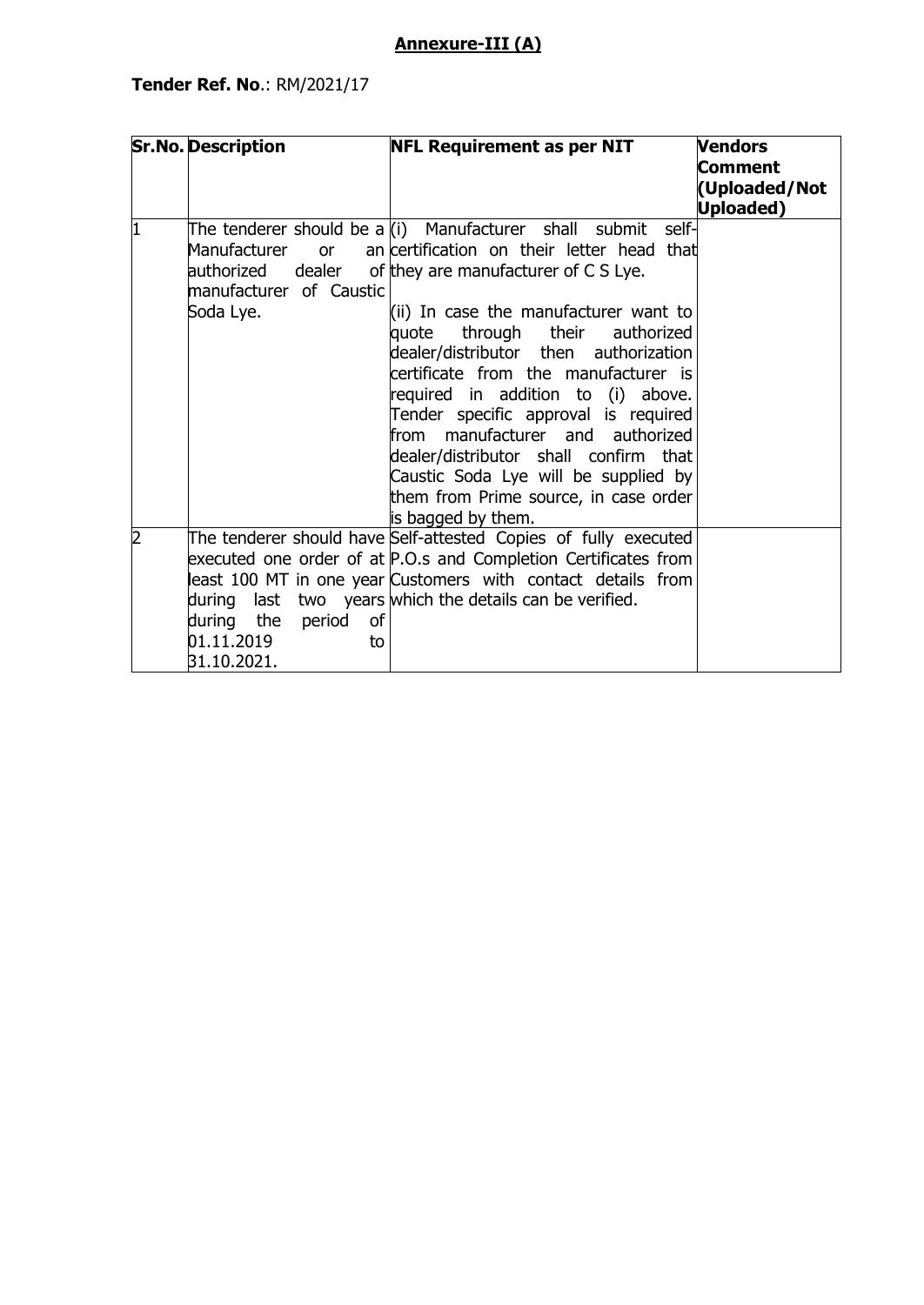## **Tender Ref. No**.: RM/20021/17

# **Technical Bid for Caustic Soda Lye**

| <b>Comment</b><br>(Agreed / If not<br>Agreed, Please<br>Comment)<br>$\vert$ 1<br><b>Item Specification</b><br>Caustic Soda Lye as per specifications at<br>Annexure-II enclosed.<br>$\frac{2}{3}$<br><b>HSN</b><br><b>HSN Code for CS Lye</b><br>Documents uploaded as per NIT<br>Documents uploaded<br>350 MT on 100% basis with Purity of<br><b>Total Quantity (MT)</b><br>47.5% ±0.5%<br>5<br>Bid Security Declaration Form as per<br><b>Earnest Money Deposit</b><br>Annexure-A<br>6<br>3% of Total Order Value as per Clause<br>Security Deposit<br>8.00 of Terms & Conditions (Annexure-<br>I)<br>7<br><b>Offer Validity</b><br>90 Days<br>8<br>Payment Terms<br>100% within 30 days of Receipt &<br>Acceptance of Material at Site as per | Sr.No. Description | <b>NFL Requirement as per NIT</b> | <b>Vendors</b> |
|--------------------------------------------------------------------------------------------------------------------------------------------------------------------------------------------------------------------------------------------------------------------------------------------------------------------------------------------------------------------------------------------------------------------------------------------------------------------------------------------------------------------------------------------------------------------------------------------------------------------------------------------------------------------------------------------------------------------------------------------------|--------------------|-----------------------------------|----------------|
|                                                                                                                                                                                                                                                                                                                                                                                                                                                                                                                                                                                                                                                                                                                                                  |                    |                                   |                |
|                                                                                                                                                                                                                                                                                                                                                                                                                                                                                                                                                                                                                                                                                                                                                  |                    |                                   |                |
|                                                                                                                                                                                                                                                                                                                                                                                                                                                                                                                                                                                                                                                                                                                                                  |                    |                                   |                |
|                                                                                                                                                                                                                                                                                                                                                                                                                                                                                                                                                                                                                                                                                                                                                  |                    |                                   |                |
|                                                                                                                                                                                                                                                                                                                                                                                                                                                                                                                                                                                                                                                                                                                                                  |                    |                                   |                |
|                                                                                                                                                                                                                                                                                                                                                                                                                                                                                                                                                                                                                                                                                                                                                  |                    |                                   |                |
|                                                                                                                                                                                                                                                                                                                                                                                                                                                                                                                                                                                                                                                                                                                                                  |                    |                                   |                |
|                                                                                                                                                                                                                                                                                                                                                                                                                                                                                                                                                                                                                                                                                                                                                  |                    |                                   |                |
|                                                                                                                                                                                                                                                                                                                                                                                                                                                                                                                                                                                                                                                                                                                                                  |                    |                                   |                |
|                                                                                                                                                                                                                                                                                                                                                                                                                                                                                                                                                                                                                                                                                                                                                  |                    |                                   |                |
|                                                                                                                                                                                                                                                                                                                                                                                                                                                                                                                                                                                                                                                                                                                                                  |                    |                                   |                |
|                                                                                                                                                                                                                                                                                                                                                                                                                                                                                                                                                                                                                                                                                                                                                  |                    |                                   |                |
|                                                                                                                                                                                                                                                                                                                                                                                                                                                                                                                                                                                                                                                                                                                                                  |                    |                                   |                |
|                                                                                                                                                                                                                                                                                                                                                                                                                                                                                                                                                                                                                                                                                                                                                  |                    |                                   |                |
|                                                                                                                                                                                                                                                                                                                                                                                                                                                                                                                                                                                                                                                                                                                                                  |                    |                                   |                |
|                                                                                                                                                                                                                                                                                                                                                                                                                                                                                                                                                                                                                                                                                                                                                  |                    |                                   |                |
|                                                                                                                                                                                                                                                                                                                                                                                                                                                                                                                                                                                                                                                                                                                                                  |                    |                                   |                |
|                                                                                                                                                                                                                                                                                                                                                                                                                                                                                                                                                                                                                                                                                                                                                  |                    |                                   |                |
|                                                                                                                                                                                                                                                                                                                                                                                                                                                                                                                                                                                                                                                                                                                                                  |                    |                                   |                |
|                                                                                                                                                                                                                                                                                                                                                                                                                                                                                                                                                                                                                                                                                                                                                  |                    |                                   |                |
| Clause No. 13.00 of Terms & Conditions                                                                                                                                                                                                                                                                                                                                                                                                                                                                                                                                                                                                                                                                                                           |                    |                                   |                |
| (Annexure-I)                                                                                                                                                                                                                                                                                                                                                                                                                                                                                                                                                                                                                                                                                                                                     |                    |                                   |                |
| 9<br>Mode of Payments<br>By ECS                                                                                                                                                                                                                                                                                                                                                                                                                                                                                                                                                                                                                                                                                                                  |                    |                                   |                |
| 10<br>Material Test Certificate<br>Submission of Material Test Certificate &                                                                                                                                                                                                                                                                                                                                                                                                                                                                                                                                                                                                                                                                     |                    |                                   |                |
| & MSDS<br>MSDS along with supply at no extra cost                                                                                                                                                                                                                                                                                                                                                                                                                                                                                                                                                                                                                                                                                                |                    |                                   |                |
| to NFL.                                                                                                                                                                                                                                                                                                                                                                                                                                                                                                                                                                                                                                                                                                                                          |                    |                                   |                |
| $ 11\rangle$<br>ofAs per Clause No.15.00 and its sub-<br>Acceptance/<br>Rejection                                                                                                                                                                                                                                                                                                                                                                                                                                                                                                                                                                                                                                                                |                    |                                   |                |
| Material<br>clauses<br>of Terms<br>&<br>Conditions                                                                                                                                                                                                                                                                                                                                                                                                                                                                                                                                                                                                                                                                                               |                    |                                   |                |
| (Annexure-I)                                                                                                                                                                                                                                                                                                                                                                                                                                                                                                                                                                                                                                                                                                                                     |                    |                                   |                |
| 12<br><b>Weighment Variation</b><br>As per Clause-16.00 of Terms<br>&                                                                                                                                                                                                                                                                                                                                                                                                                                                                                                                                                                                                                                                                            |                    |                                   |                |
| Conditions (Annexure-I)                                                                                                                                                                                                                                                                                                                                                                                                                                                                                                                                                                                                                                                                                                                          |                    |                                   |                |
| for 1/2 % per week subject to Maximum 5<br>13<br>Liquidated<br>Damages                                                                                                                                                                                                                                                                                                                                                                                                                                                                                                                                                                                                                                                                           |                    |                                   |                |
| % of Delivery Order Value<br>Delay in Supply<br>plus                                                                                                                                                                                                                                                                                                                                                                                                                                                                                                                                                                                                                                                                                             |                    |                                   |                |
| applicable taxes, if any (As per Clause-                                                                                                                                                                                                                                                                                                                                                                                                                                                                                                                                                                                                                                                                                                         |                    |                                   |                |
| 17.02 of Terms & Conditions (Annexure-                                                                                                                                                                                                                                                                                                                                                                                                                                                                                                                                                                                                                                                                                                           |                    |                                   |                |
| I)                                                                                                                                                                                                                                                                                                                                                                                                                                                                                                                                                                                                                                                                                                                                               |                    |                                   |                |
| 14<br><b>GST</b><br>of GST quoted<br>&<br>The                                                                                                                                                                                                                                                                                                                                                                                                                                                                                                                                                                                                                                                                                                    |                    |                                   |                |
| (%)<br>rate<br>considered                                                                                                                                                                                                                                                                                                                                                                                                                                                                                                                                                                                                                                                                                                                        |                    |                                   |                |
| in<br>Total<br>Price<br>to<br>be                                                                                                                                                                                                                                                                                                                                                                                                                                                                                                                                                                                                                                                                                                                 |                    |                                   |                |
| mentioned by Vendor                                                                                                                                                                                                                                                                                                                                                                                                                                                                                                                                                                                                                                                                                                                              |                    |                                   |                |
| +/- 10 % at Sole Option of NFL as per<br>15<br>Quantity Variation                                                                                                                                                                                                                                                                                                                                                                                                                                                                                                                                                                                                                                                                                |                    |                                   |                |
| Clause 12.00 of Terms & Conditions                                                                                                                                                                                                                                                                                                                                                                                                                                                                                                                                                                                                                                                                                                               |                    |                                   |                |
| (Annexure-I)                                                                                                                                                                                                                                                                                                                                                                                                                                                                                                                                                                                                                                                                                                                                     |                    |                                   |                |
| Delivery Period<br>16<br>Deliveries shall be taken in staggered                                                                                                                                                                                                                                                                                                                                                                                                                                                                                                                                                                                                                                                                                  |                    |                                   |                |
| Vendors<br>to<br>indicate<br>the<br>manner.                                                                                                                                                                                                                                                                                                                                                                                                                                                                                                                                                                                                                                                                                                      |                    |                                   |                |
| shortest delivery period for supply of                                                                                                                                                                                                                                                                                                                                                                                                                                                                                                                                                                                                                                                                                                           |                    |                                   |                |
| material from date of issue of Delivery                                                                                                                                                                                                                                                                                                                                                                                                                                                                                                                                                                                                                                                                                                          |                    |                                   |                |
| Order by NFL.                                                                                                                                                                                                                                                                                                                                                                                                                                                                                                                                                                                                                                                                                                                                    |                    |                                   |                |
| Deliveries shall be taken inMaterial shall be taken on "As and when<br>17                                                                                                                                                                                                                                                                                                                                                                                                                                                                                                                                                                                                                                                                        |                    |                                   |                |
| required" basis. The delivery orders<br>Staggered manner                                                                                                                                                                                                                                                                                                                                                                                                                                                                                                                                                                                                                                                                                         |                    |                                   |                |
| released during the validity of Contract.                                                                                                                                                                                                                                                                                                                                                                                                                                                                                                                                                                                                                                                                                                        |                    |                                   |                |
| 1 (One) Month as per Clause No.11.00<br>Period of Contract<br>18                                                                                                                                                                                                                                                                                                                                                                                                                                                                                                                                                                                                                                                                                 |                    |                                   |                |
| of Terms & Conditions (Annexure-I).                                                                                                                                                                                                                                                                                                                                                                                                                                                                                                                                                                                                                                                                                                              |                    |                                   |                |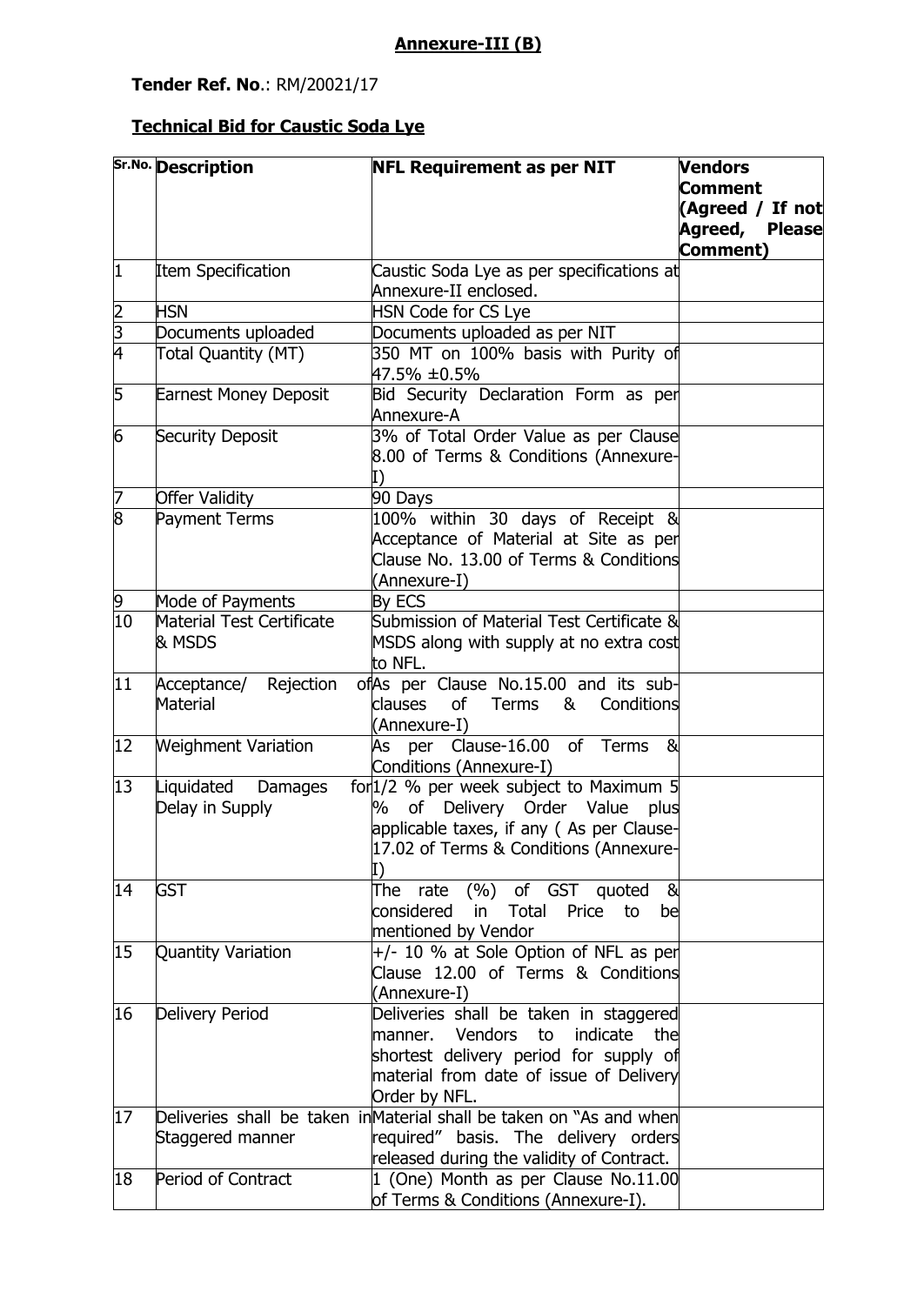| 19 | <b>Price Basis</b>        | Vendors to confirm that the Price has                                            |  |
|----|---------------------------|----------------------------------------------------------------------------------|--|
|    |                           | been quoted on FOR - Destination basis                                           |  |
|    |                           | indicating all the elements in the Price                                         |  |
|    |                           | Bid format. Evaluation will be done as                                           |  |
|    |                           | per Clause no. 1.07                                                              |  |
| 20 | <b>Dividing</b><br>the    | Quantities Since, Caustic Soda Lye is vital input                                |  |
|    | between Suppliers         | required for maintaining production in                                           |  |
|    |                           | uninterrupted manner/without causing                                             |  |
|    |                           | any constraints, NFL shall have sole                                             |  |
|    |                           | and unfettered discretion to place                                               |  |
|    |                           | Purchase Orders on multiple suppliers                                            |  |
|    |                           | for quantities, which will be distributed                                        |  |
|    |                           | amongst the tenderers in a just                                                  |  |
|    |                           | manner.                                                                          |  |
|    |                           |                                                                                  |  |
|    |                           | 60% of the Tendered Quantity will be                                             |  |
|    |                           | awarded to L-I Tenderer. For balance                                             |  |
|    |                           | Quantity L-2 Tenderer will be asked to<br>accept the rates (Landed Price), terms |  |
|    |                           | and conditions of L-I Tenderer. If L-2                                           |  |
|    |                           | Tenderer don't agree then L-3, L-4 or                                            |  |
|    |                           | so on Tenderers will be asked to accept                                          |  |
|    |                           | the same.                                                                        |  |
|    |                           |                                                                                  |  |
|    |                           | If no Tenderer agrees to accept the                                              |  |
|    |                           | Rates (Landed Price), Terms<br>and                                               |  |
|    |                           | Conditions of L-I Tenderer in that                                               |  |
|    |                           | condition, the complete Tendered                                                 |  |
|    |                           | Quantity will be awarded to L-1                                                  |  |
|    |                           | Tenderer.                                                                        |  |
| 21 | <b>Price Firmness</b>     | Vendors to confirm that the quoted                                               |  |
|    |                           | prices will remain firm till execution of                                        |  |
|    |                           | except variations<br>PO<br>statutory<br>in                                       |  |
| 22 | <b>MSMED Registration</b> | duties/taxes<br>Whether registered under MSMED Act,                              |  |
|    |                           | If YES, state the category i.e.<br>2006.                                         |  |
|    |                           | Micro/ Small/ Medium Enterprises. Also                                           |  |
|    |                           | confirm if the MSMEs owned by SC/ST                                              |  |
|    |                           | Entrepreneur and if so, attach relevant                                          |  |
|    |                           | certificate<br>issued<br>authorities<br>by                                       |  |
|    |                           | concerned                                                                        |  |
| 23 | <b>MAKE IN INDIA</b>      | Bidders seeking benefits under Purchase                                          |  |
|    |                           | Preference to Make in India (linked with                                         |  |
|    |                           | local content) under provisions of                                               |  |
|    |                           | <b>Provisions of Public Procurement</b>                                          |  |
|    |                           | (Preference to make in India) order                                              |  |
|    |                           | 2017 notified vide order no. P-                                                  |  |
|    |                           | 45021/2/2017 BE-II dated 15" June                                                |  |
|    |                           | 2017 Revision (Amended on                                                        |  |
|    |                           | 04.06.2020) copy enclosed of                                                     |  |
|    |                           | Ministry of Commerce and Industry,                                               |  |
|    |                           | Department of Industrial Policy and                                              |  |
|    |                           | Promotion (DIPP) as detailed at Sr No.                                           |  |
|    |                           | 53 of tender document:-.                                                         |  |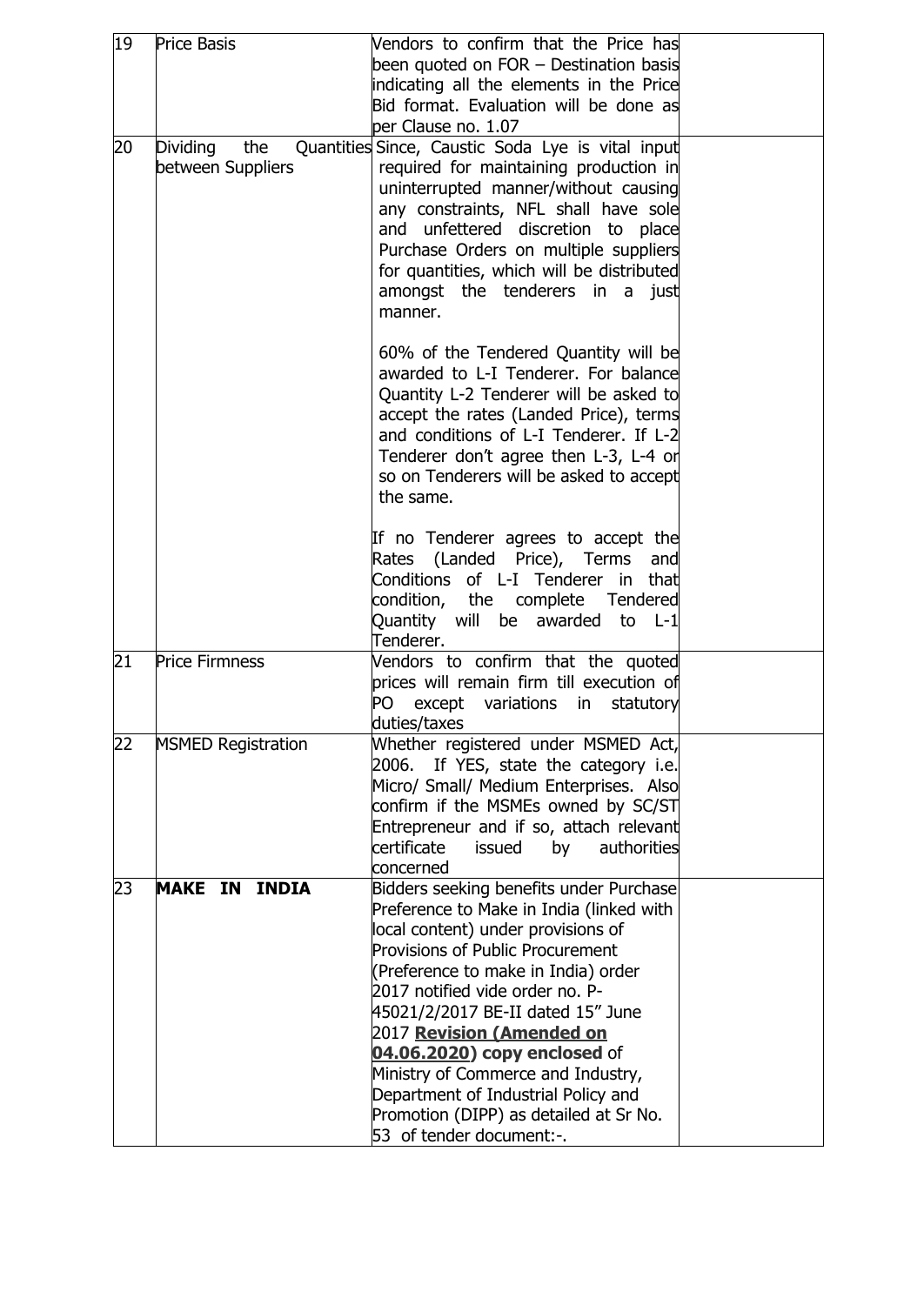|    |                                         | The 'Class-I local supplier'/'Class-                                                                            |  |
|----|-----------------------------------------|-----------------------------------------------------------------------------------------------------------------|--|
|    |                                         | II Local supplier' at the time of                                                                               |  |
|    |                                         | tender, bidding or solicitation shall be                                                                        |  |
|    |                                         | required to indicate percentage of                                                                              |  |
|    |                                         | local content and provide self                                                                                  |  |
|    |                                         | certification that the item offered                                                                             |  |
|    |                                         | meets the local content requirement for                                                                         |  |
|    |                                         | Class-I Local supplier'/'Class-II                                                                               |  |
|    |                                         | <b>Local supplier', as the case may be.</b>                                                                     |  |
|    |                                         | They shall also give details of the                                                                             |  |
|    |                                         | locations (s) at which the local value                                                                          |  |
|    |                                         | addition is made.                                                                                               |  |
|    | I)                                      | The 'Class-I local supplier = The                                                                               |  |
|    |                                         | minimum Local content equal or more                                                                             |  |
|    |                                         | than $=$ 50%                                                                                                    |  |
|    |                                         | <b>Indicate percentage of local</b>                                                                             |  |
|    |                                         | content and provide self                                                                                        |  |
|    |                                         | certification                                                                                                   |  |
|    | II)                                     | The $'Class-II$ local supplier = The                                                                            |  |
|    |                                         | minimum Local content equal or                                                                                  |  |
|    |                                         | more than 20% but less than                                                                                     |  |
|    |                                         | $= 50%$                                                                                                         |  |
|    |                                         | <b>Indicate percentage of local</b><br>content and provide self                                                 |  |
|    |                                         | certification                                                                                                   |  |
| 24 | Relationship                            | A) None of NFL Employee is related to                                                                           |  |
|    |                                         | Owner / Director of Firm                                                                                        |  |
|    |                                         | B) None of Ex-Employee of NFL is                                                                                |  |
|    |                                         | employed with vendor Firm                                                                                       |  |
| 25 | Other<br>Comment<br>Any                 | No Deviation to the Terms & Conditions                                                                          |  |
|    | <b>Information / Remarks</b>            | of NIT are allowed. Offers with any                                                                             |  |
|    |                                         | condition/ deviations are liable to be                                                                          |  |
|    |                                         | rejected<br>sole<br>at<br>option<br>οf<br>NFL.                                                                  |  |
|    |                                         | However Vendor may offer comment, if                                                                            |  |
|    |                                         | any. In the case of the case of the case of the case of the case of the case of the case of the case of the cas |  |
| 26 | Other Details                           |                                                                                                                 |  |
| A) | If you are a manufacturer of Please     | submit<br>detailed                                                                                              |  |
|    |                                         | the offered item, pleasespecifications/MSDS/MTC indicating all                                                  |  |
|    | submit                                  | detailed the components as mentioned in the                                                                     |  |
|    | specifications/MSDS/MTC  Tender Enquiry |                                                                                                                 |  |
|    | indicating<br>all<br>the                |                                                                                                                 |  |
|    | components as mentioned                 |                                                                                                                 |  |
|    | in the Tender Enquiry                   |                                                                                                                 |  |
|    |                                         |                                                                                                                 |  |
| B) | If you are a Trader or                  |                                                                                                                 |  |
|    | Manufacturer's Authorized               |                                                                                                                 |  |
|    | shall<br>Dealer,<br>you                 |                                                                                                                 |  |
|    | mention/provide<br>the                  |                                                                                                                 |  |
|    | following information                   |                                                                                                                 |  |
|    | B(i)                                    | Name of the Manufacturer whose                                                                                  |  |
|    |                                         | product will be supplied                                                                                        |  |
|    | B(ii)                                   | Manufacturer's<br>detailed                                                                                      |  |
|    |                                         | specifications/MSDS/MTC of the product                                                                          |  |
|    |                                         | indicating all the components as                                                                                |  |
|    |                                         | mentioned in our Tender Enquiry                                                                                 |  |
|    | B(iii)                                  | Authorization Letter in your favour                                                                             |  |
|    |                                         | issued by your Principals to quote on                                                                           |  |
|    |                                         | behalf of them                                                                                                  |  |
| 27 | PAN                                     | PAN No. of Bidder                                                                                               |  |
| 28 | <b>GST</b>                              | <b>GST No. of Bidder</b>                                                                                        |  |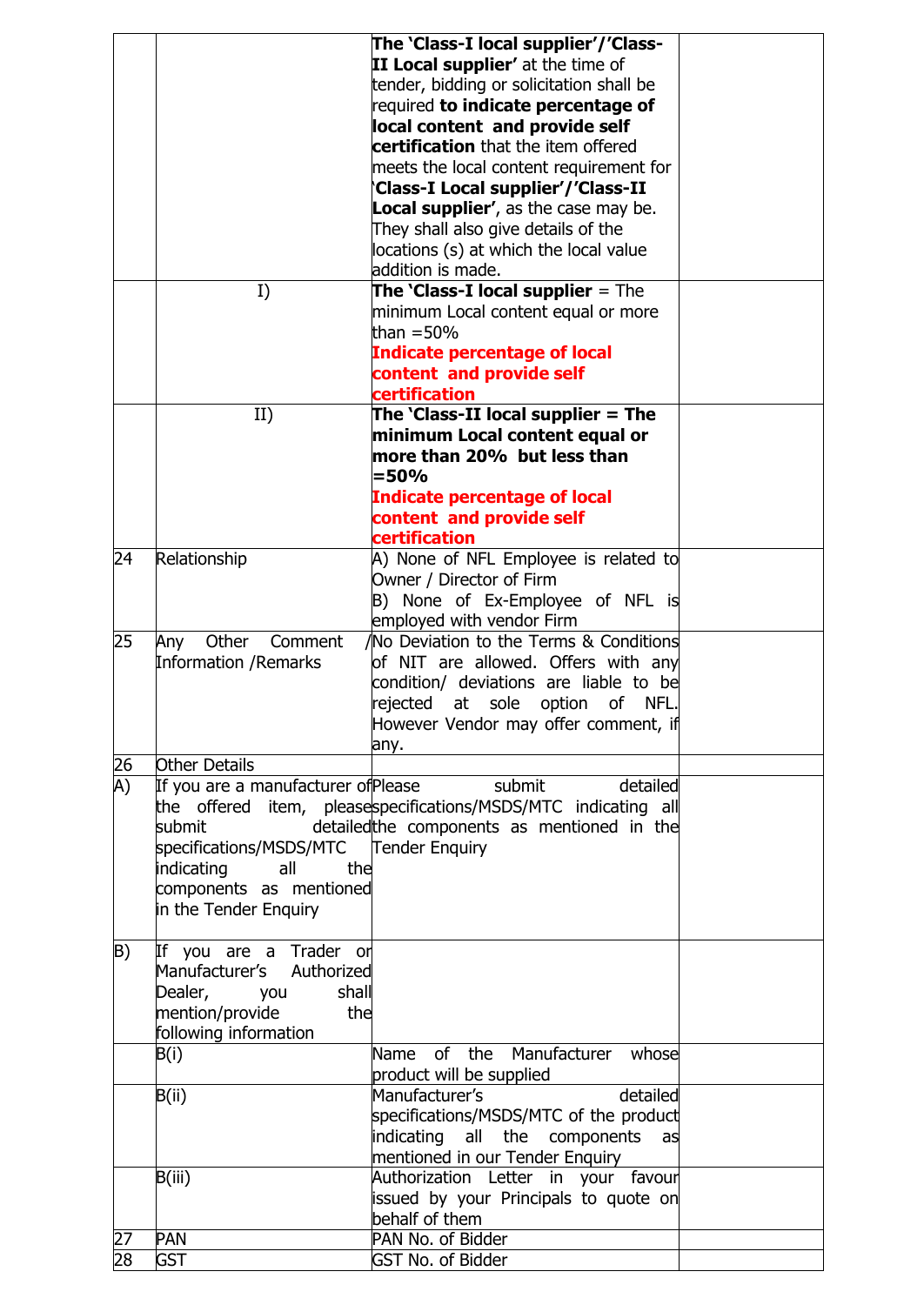| 29 | Details of Contact Person                                                                                      | Please mention the name, address,<br>mobile no., e-mail address of the<br>concerned person.                                                                                                                                                                                                                                                                                                                                                                                                                                                                                                                                                                                                                                                                                                                                                                                                                                                                                                            |  |
|----|----------------------------------------------------------------------------------------------------------------|--------------------------------------------------------------------------------------------------------------------------------------------------------------------------------------------------------------------------------------------------------------------------------------------------------------------------------------------------------------------------------------------------------------------------------------------------------------------------------------------------------------------------------------------------------------------------------------------------------------------------------------------------------------------------------------------------------------------------------------------------------------------------------------------------------------------------------------------------------------------------------------------------------------------------------------------------------------------------------------------------------|--|
| 30 | Declaration                                                                                                    | A)Tenderers shall confirm that no other<br>Firm/Sister<br>concern/Associate<br>belonging to the same group is<br>participating/submitting online bid<br>against this tender.<br>Tenderers<br>shall confirm<br>B)<br>that<br>they/their associate or their Sister<br>concerns etc, have not<br>been<br>Blacklisted by<br>Institutional<br>any<br>agency/Govt. Deptt./Public<br>Sector<br>Undertaking in the last two years.<br>C) It shall be certified by the tenderer<br>that none of blood relation of the<br>owners/directors is participating in<br>this tender in the name of other firm.<br>D) Should a tenderer or contractor have<br>a relation/s or in case of a firm or<br>Company of contractor's one or more<br>of its shareholders or relations of<br>shareholders employed in the N.F.L.,<br>the tenderer must disclose the names<br>of such relation/s while submitting his<br>offer, failing which, N.F.L. may at its<br>sole discretion reject the tender or<br>rescind the contract. |  |
| 31 | The tenderer should be a<br>Manufacturer or an<br>authorized dealer of<br>manufacturer of Caustic<br>Soda Lye. | (i) Manufacturer shall submit<br>self-<br>certification on their letter head that<br>they are manufacturer of C S Lye.<br>(ii) In case the manufacturer want to<br>quote through their authorized<br>dealer/distributor then authorization<br>certificate from the manufacturer is<br>required in addition to (i) above.<br>Tender specific approval is required<br>from manufacturer and authorized<br>dealer/distributor shall confirm that<br>Caustic Soda Lye will be supplied by<br>them from Prime source, in case<br>order is bagged by them.                                                                                                                                                                                                                                                                                                                                                                                                                                                   |  |
| 32 | during<br>last<br>two<br>the<br>period<br>during<br>of<br>01.11.2019 to 31.10.2021.                            | The tenderer should have Self-attested Copies of fully executed<br>executed one order of at P.O.s and Completion Certificates from<br>least 100 MT in one year Customers with contact details from<br>years which the details can be verified.                                                                                                                                                                                                                                                                                                                                                                                                                                                                                                                                                                                                                                                                                                                                                         |  |
| 33 | <b>Integrity Pact</b>                                                                                          | Integrity Pact duly signed and uploaded                                                                                                                                                                                                                                                                                                                                                                                                                                                                                                                                                                                                                                                                                                                                                                                                                                                                                                                                                                |  |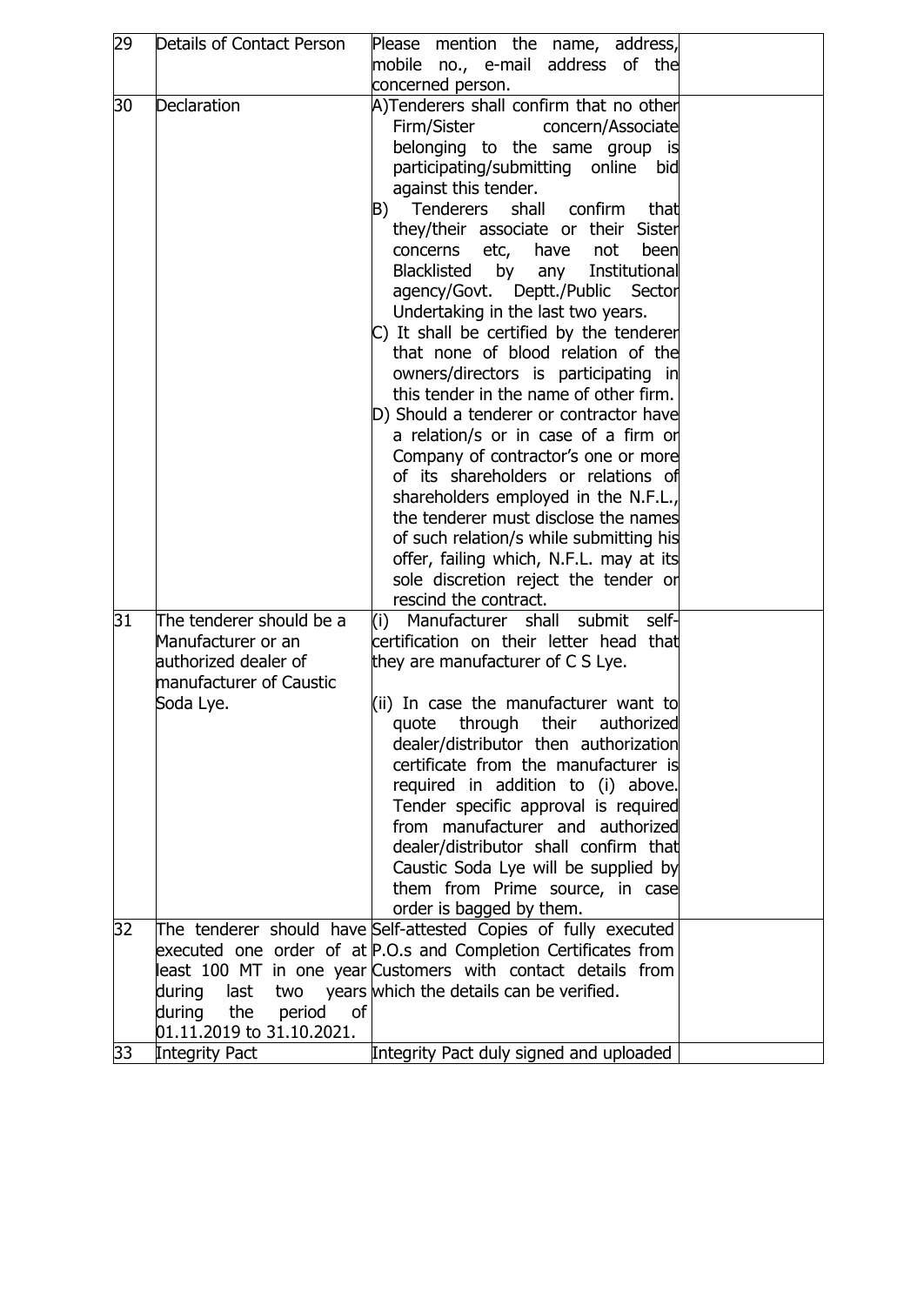## **Annexure-IV**

| <b>Price Bid template</b>     |
|-------------------------------|
| <b>ITEM: Caustic Soda Lye</b> |

| Sr. No. |                            | Qty.      | Per          | Per Unit    | Per Unit | Per Unit   | Per Unit   | <b>Per Unit</b> | Per Unit | Per Unit      | Per Unit      | Per Unit            |
|---------|----------------------------|-----------|--------------|-------------|----------|------------|------------|-----------------|----------|---------------|---------------|---------------------|
|         | <b>Item Description</b>    |           | Unit         | P&F         | P&F      | <b>GST</b> | <b>GST</b> | Freight         | Freight  | <b>GST</b> on | <b>GST</b> on | <b>Total Landed</b> |
|         |                            |           | <b>Basic</b> | Charges     | Charge   | (ln %)     | (ln ₹)     | upto            | upto     | Freight       | Freight       | Rate per No.        |
|         |                            |           | Rate         | [if         | s        |            |            | Nangal          | Nangal   | [if any]      | [if any]      | In₹                 |
|         |                            |           | (In ₹)       | any] $(\%)$ | [if any] |            |            | (ln %)          | (In ₹)   | (ln %)        | (ln ₹)        |                     |
|         |                            |           |              |             | (ln ₹)   |            |            |                 |          |               |               |                     |
|         |                            |           |              |             |          | (3)        |            | (4)             |          | (5)           |               | $(1+2+3+4+5)$       |
|         |                            |           | (1)          | (2)         |          |            |            |                 |          |               |               |                     |
|         | Caustic Soda Lye on        | 350       |              |             |          |            |            |                 |          |               |               |                     |
|         | 100% basis,                | <b>MT</b> |              |             |          |            |            |                 |          |               |               |                     |
|         | Grade,<br>Rayon            |           |              |             |          |            |            |                 |          |               |               |                     |
|         | conforming to              |           |              |             |          |            |            |                 |          |               |               |                     |
|         | IS-252/1991                |           |              |             |          |            |            |                 |          |               |               |                     |
|         | (as revised up-to-date)    |           |              |             |          |            |            |                 |          |               |               |                     |
|         | with                       |           |              |             |          |            |            |                 |          |               |               |                     |
|         | Purity of 47.5% $\pm$ 0.5% |           |              |             |          |            |            |                 |          |               |               |                     |

#### **Note:**

1. The above quotation has been prepared after taking into account all the terms and conditions of Tender Document Downloaded by us.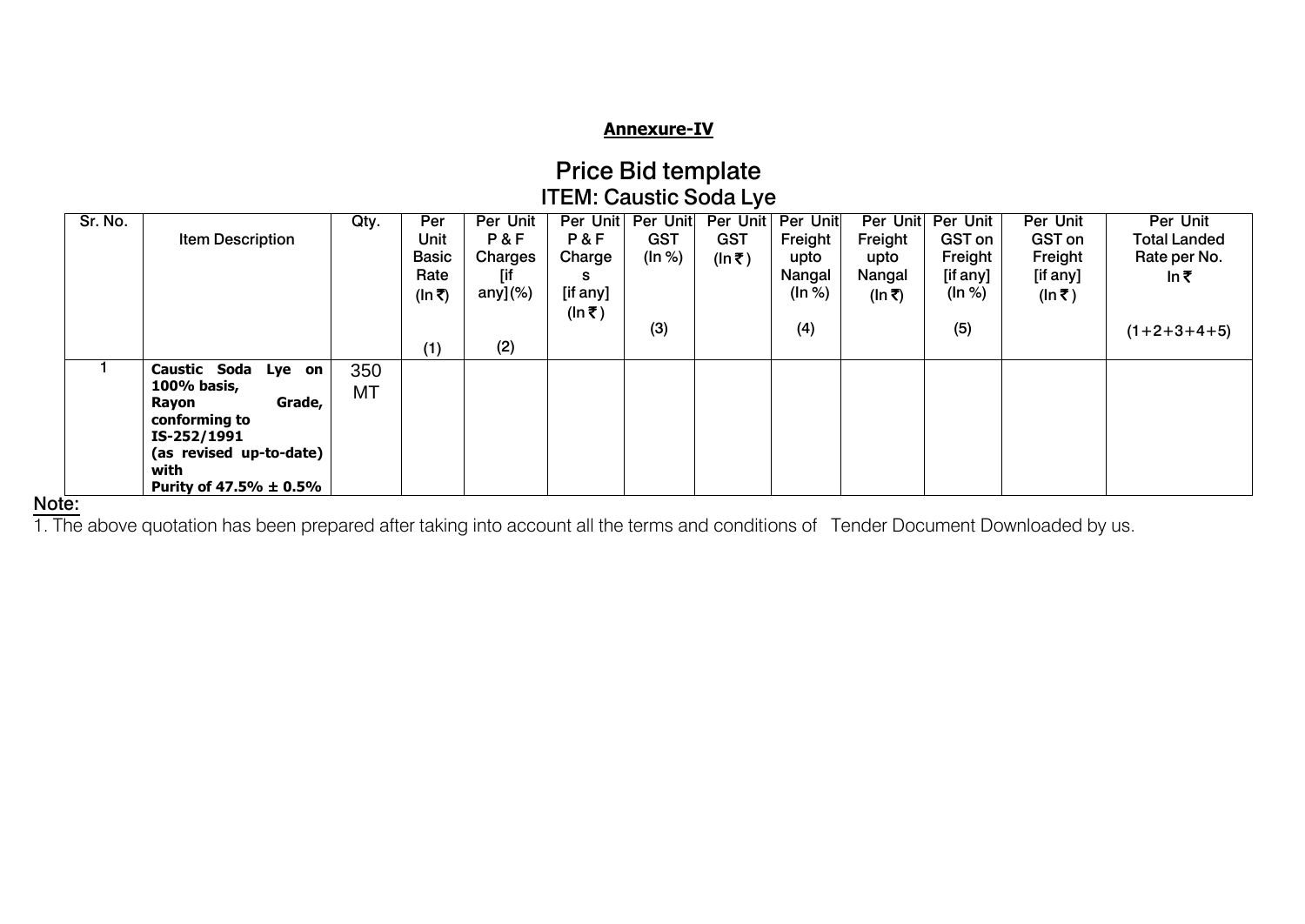## **LOADING CRITERIA**

The tenderers must accept the terms and conditions stipulated in NIT failing which the offer is liable to be rejected at the sole discretion of NFL. NFL however, may at its sole discretion accept offers having deviation to NIT terms and conditions in respect of EMD, security deposit, liquidated damages, payment terms etc. by adopting the following loading criteria: -

#### 1. **Offers received without EMD:**

EMD amount (absolute value), as required in the NIT shall be loaded on landed cost of total offer value.

## 2. **Non-submission of SD:**

The loading shall be adopted for shortfall in the bank guarantee agreed by the bidder, for example, NIT calls for bank guarantee for 3% then loading shall be done as under:-

| Bank quarantee for SD | Loading Criteria                                                                                                                                                                                       |
|-----------------------|--------------------------------------------------------------------------------------------------------------------------------------------------------------------------------------------------------|
| Less than 3%          | (3%- (quoted percentage)) of basic price @ prime<br>lending rate (SBI PLR + 1%); on shortfall in Bank<br>Guarantee Value agreed by the bidder for delivery<br>period with additional one month period. |

## **3. For discrepancy in acceptance of Liquidated damages due to delay in supplies:**

If deviation is noted in the quoted damages, the proportionate loading for shortfall shall be adopted, for example NIT calls for 0.5% per week subject to maximum of 5% of the total order value (basic price), and loading criteria shall be as under:

|              | Quoted Damages                                                       | Loading criteria            |
|--------------|----------------------------------------------------------------------|-----------------------------|
| a)           | 0.5% per week subject to a ceiling of                                | No loading                  |
|              | 5% of total order value (basic price)                                |                             |
|              | (As per NIT).                                                        |                             |
| b)           | 0.5% per week subject to a ceiling of   2.5% loading of basic price. |                             |
|              | 2.5% of total order value (basic                                     |                             |
|              | price).                                                              |                             |
| $\mathsf{c}$ | Damages accepted on undelivered                                      | 2.5% loading of basic price |
|              | value instead of total order value.                                  |                             |
| d)           | Non-acceptance of damages                                            | 5% loading of basic price   |

#### **1. Payment Terms**:

"If Deviation in Payment Terms: NFL will not make any advance/progressive payments. In exceptional cases, advance/progressive payments can be agreed subject to payment of interest @ SBI PLR + 1% and submission of acceptable unconditional Bank Guarantee (BG) of equivalent amount (including interest amount) as per 'NFL' format. The BG shall have sufficient validity, i.e., quoted delivery period + three months. For any advance/progressive payments guidelines of CVC shall be followed.

The deviation in differential payment terms with respect to NIT clause shall be loaded as under for interest  $\omega$  prime lending rate (SBI PLR) + 1% for the period:

#### **(a) Interest calculation against Mobilization Advance**.

| <b>SN</b> | Payment Terms          | Period of Loading              |
|-----------|------------------------|--------------------------------|
| ۱1.       | Advance against LOI/PO | Full delivery period + 30 days |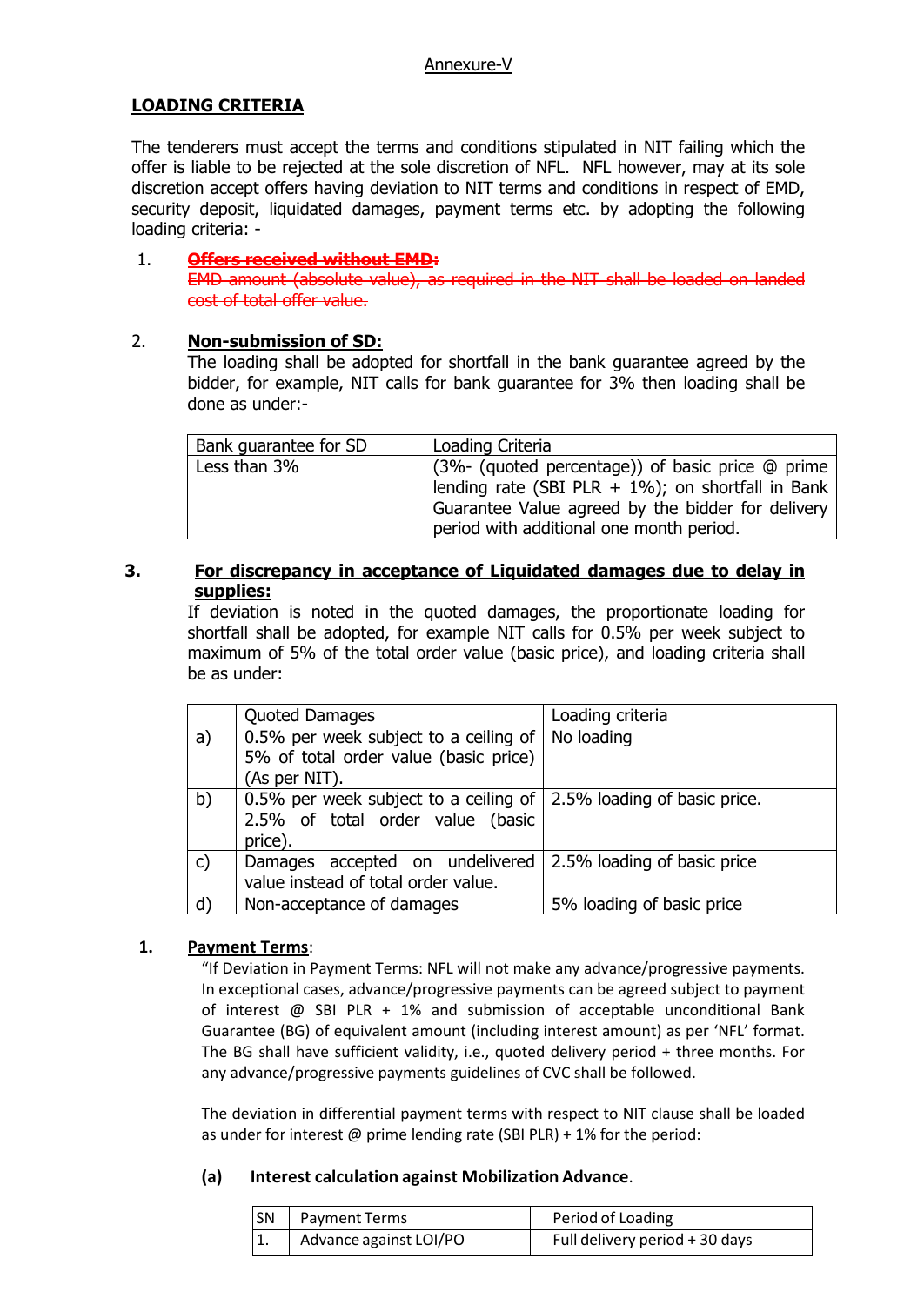#### **(b) Interest calculation on progressive payment**.

Interest on Progressive payment shall be calculated on FOB/Ex- works price for the following period:

| SN.                                                                                                                                                                                                                                                                                     | <b>Payment Terms</b>                          | <b>Period of Loading</b>                                                                                                                                    |  |  |
|-----------------------------------------------------------------------------------------------------------------------------------------------------------------------------------------------------------------------------------------------------------------------------------------|-----------------------------------------------|-------------------------------------------------------------------------------------------------------------------------------------------------------------|--|--|
| 1.                                                                                                                                                                                                                                                                                      | Against submission of<br>Drawing.             | Full delivery period less one month.                                                                                                                        |  |  |
| 2.                                                                                                                                                                                                                                                                                      | Against drawing<br>approval                   | Full delivery period less two months.                                                                                                                       |  |  |
| 3.                                                                                                                                                                                                                                                                                      | Against placement of<br>PO for raw material   | a) If delivery period < 8 months Full delivery<br>period less<br>two months.<br>b) If delivery period > 8 months Full delivery<br>period less three months. |  |  |
| 4.                                                                                                                                                                                                                                                                                      | Shipment<br>Against<br>of l<br>raw materials. | Full delivery period less five months or five<br>months whichever is more.                                                                                  |  |  |
| 5.                                                                                                                                                                                                                                                                                      | Against Receipt of raw<br>materials.          | Full delivery period less six months or four<br>months, whichever is more.                                                                                  |  |  |
| 6.                                                                                                                                                                                                                                                                                      | <b>Against Payment</b>                        | for dispatch of materials / through bank                                                                                                                    |  |  |
| 6а                                                                                                                                                                                                                                                                                      | Foreign Bidders                               | Three months                                                                                                                                                |  |  |
| 6b                                                                                                                                                                                                                                                                                      | <b>Indian Bidders</b>                         | Depending<br>Delivery conditions<br>on<br>viz. Ex-works - one and half months FOR<br>destination - one month                                                |  |  |
| 7.                                                                                                                                                                                                                                                                                      | Against<br>Payment<br>within 30 days          | Nil                                                                                                                                                         |  |  |
| -Interest will also be charged on advance payment if supplies get<br>delayed beyond delivery schedule stipulated in the P.O.<br>-*Interest on interest-free advance payment, if insisted by the bidder, shall<br>he loaded at anniicable prime lending rate (SRI PIR) + 1% or as may be |                                               |                                                                                                                                                             |  |  |

be loaded at applicable prime lending rate (SBI PLR) + 1% or as may be indicated in the bidding documents.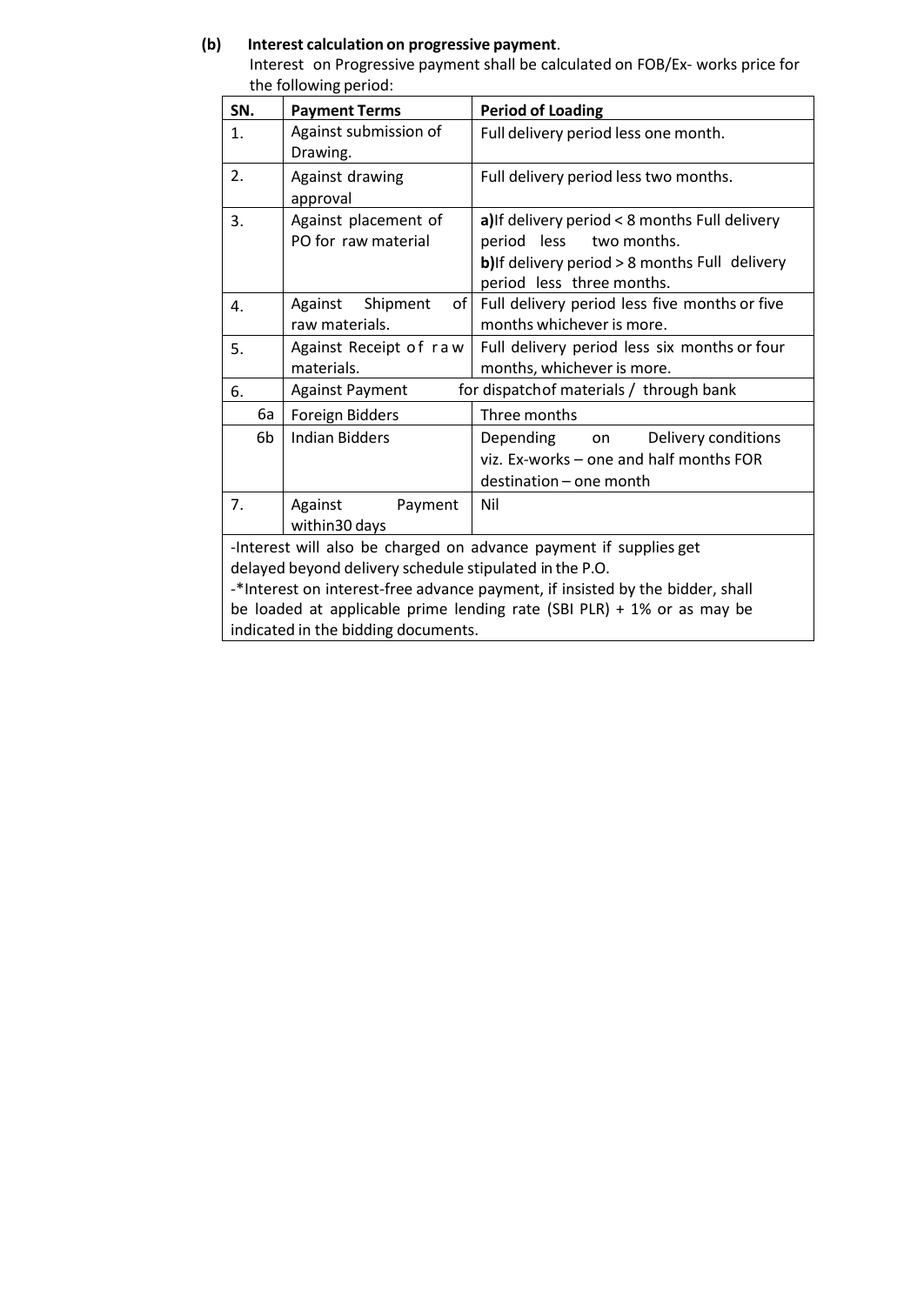# **BID SECURITY DECLARATION FORM**

(To be submitted on the Letter Head)

Date **Date Tender No.** 

To, DGM (Mtls.) National Fertilizers Ltd., Nangal Unit

I/ we, the undersigned, declared that:

I/we understand that, according to the conditions of the NIT/ Tender documents, bid must be supported by a Bid Security Declaration.

I/we accept that I/we may be suspended without any notice from bidding for any contract issued by National Fertilizers Limited, Nangal Unit for a period of one year for committing a breach of obligation(s) under the Tender Conditions, because I/We

- (a) Have a withdrawal/ modified/ amended/ the bid during the period of Bid validity; OR
- (b) Having been notified of the acceptance of our Bid by the purchaser during the period of Bid validity
	- (i) Fail or refuse to execute the Contract within the specified time, if required, OR
	- (ii) Fail or refuse to furnish the Performance Security within the specified time,

In accordance with Term and Conditions of the NIT/ Tender documents.

(Name & signature with seal) (Proprietor/ Partner/ Director/ Authorized Signatory)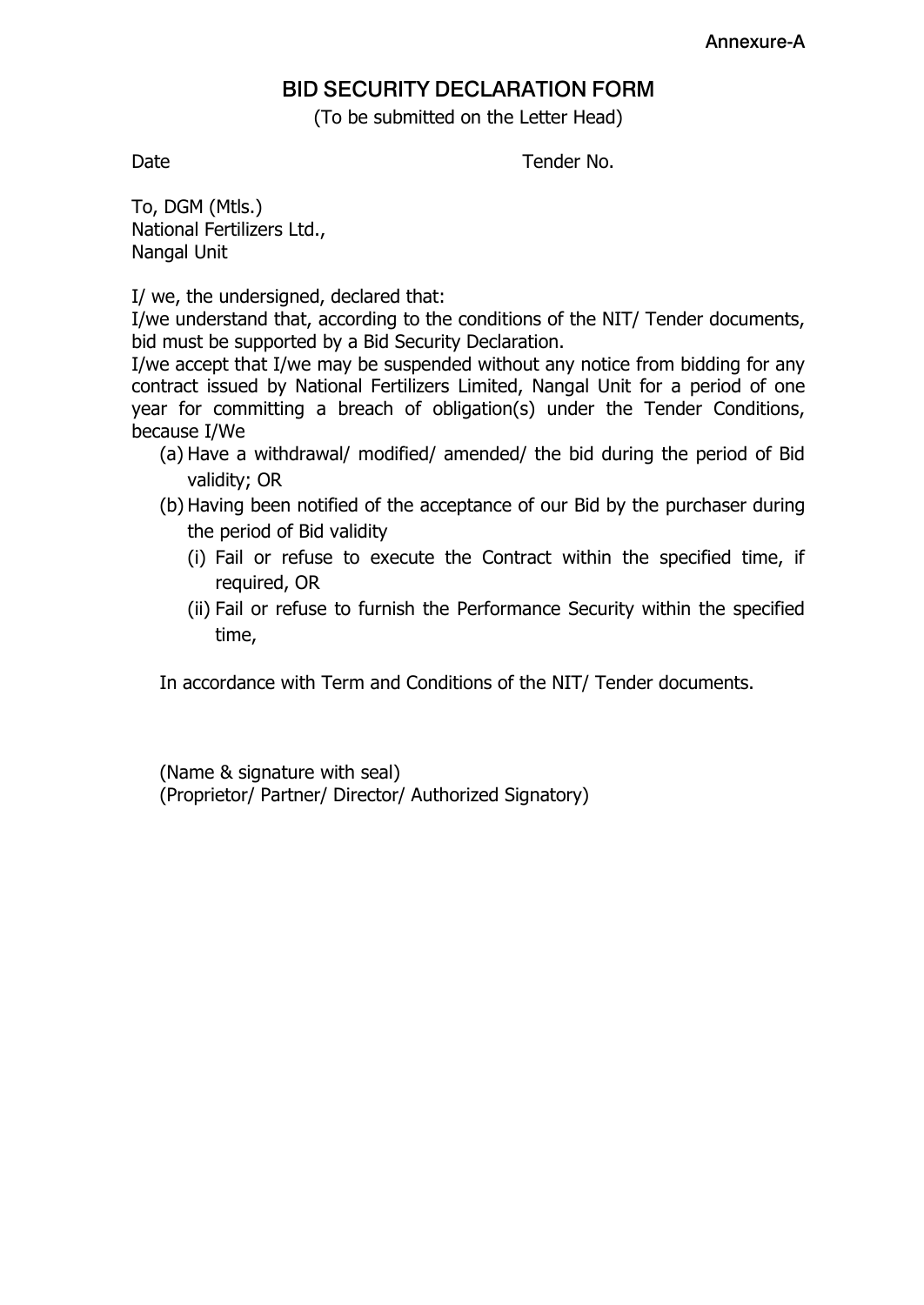#### Annexure-VII

#### BANK GUARANTEE FOR SECURITY DEPOSIT FORMAT (To be prepared on Stamp paper issued in the name of Bank)

This BANK GUARANTEE No. \_\_\_\_\_\_\_\_\_\_\_\_\_\_\_\_\_\_\_\_\_\_\_ made this day of \_\_\_\_\_\_\_\_\_\_\_\_\_\_\_\_\_\_ between \_\_\_\_\_\_\_\_\_\_\_\_\_\_\_\_\_\_\_\_\_\_\_\_\_\_\_\_\_\_\_\_\_\_\_\_\_\_\_\_\_\_ a bank incorporated and having its registered office at \_\_\_\_\_\_\_\_\_\_\_\_\_\_\_\_\_\_\_\_\_\_\_\_\_\_\_\_\_\_ (hereinafter called BANK) which expression shall unless repugnant to the context or contrary to the meaning thereof include its successors and assigns on the one part and NATIONAL FERTILIZERS LIMITED, a Company registered in India under Companies Act, 1956 and having its registered office at Core - III, Scope Complex, 7, Institutional Area, Lodhi Road, New Delhi - 110 003, India to the context or contrary to the meaning thereof include its successors and assigns on the other part.

WHEREAS in pursuance to the agreement No. The dated the element of the called CONTRACT) entered into between National Fertilizers Limited (hereinafter called OWNER and a Company incorporated in (hereinafter called CONTRACTOR) which expression shall unless repugnant to the context or contrary to the meaning thereof include its successors and assigns, for supply of \_\_\_\_\_\_\_\_\_\_\_\_\_\_\_\_\_\_\_\_\_\_\_\_\_\_\_\_\_\_\_\_\_\_\_\_as envisaged in the Contract, Contractor has to submit a SECURITY DEPOSIT for Rs.

CONTRACTOR accordingly agrees to furnish the Bank Guarantee for Security Deposit as hereinafter contained towards fulfilment of all of its obligations under the contract.

#### NOW THIS DEED WITNESSES AS FOLLOWS:

 $\mathcal{L}_\text{max}$  and  $\mathcal{L}_\text{max}$  and  $\mathcal{L}_\text{max}$  and  $\mathcal{L}_\text{max}$ 

1. In pursuance of the Contract, the Bank hereby guarantees as a direct responsibility to OWNER that the BANK is holding the amount of Rs. The contract of the contract of the contract of the contract and hereby promises and shall be bound to pay to OWNER, forthwith at Owner's written notice stating that the contractor has failed to fulfil its obligations under the contract for reasons for which contractor is liable and without any protest or demur and without recourse to contractor and without asking for any reasons as to whether the amount if lawfully asked for by Owner or not, the entire amount or the portion thereof as mentioned by Owner in the notice.

The decision of the Owner as to whether the terms and conditions of this BANK GUARANTEE FOR SECURITY DEPOSIT have been observed or not shall be final and binding on the BANK. In any case, however the Bank's responsibility under this BANK GUARANTEE FOR SECURITY DEPOSIT is limited to Rs.